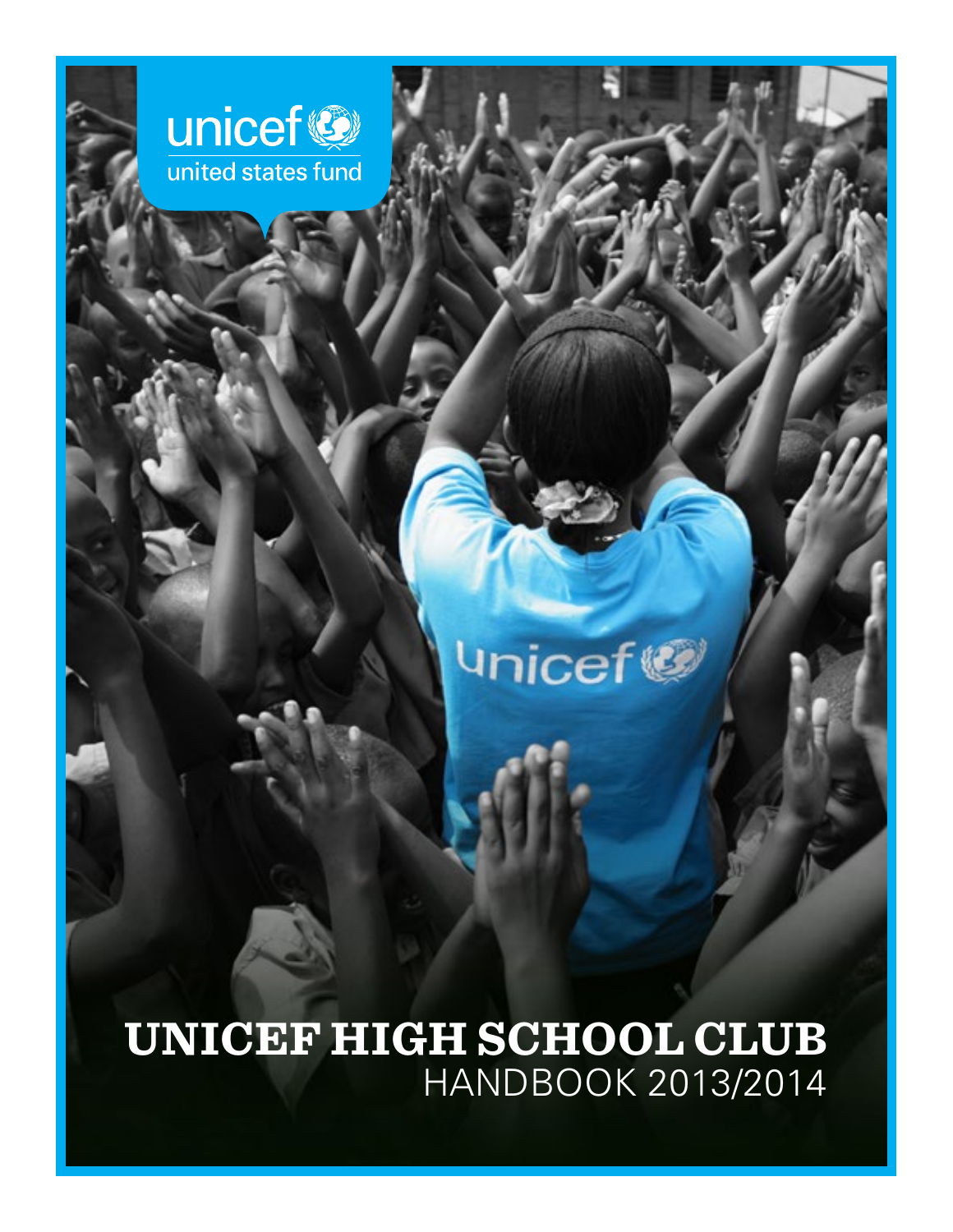# 

## **Table of Contents**

| <b>Get Started:</b>                                       |   |
|-----------------------------------------------------------|---|
|                                                           | 3 |
|                                                           | 4 |
|                                                           | 4 |
|                                                           | 6 |
|                                                           | 7 |
|                                                           | 9 |
|                                                           |   |
|                                                           |   |
|                                                           |   |
| Responsibilities of a UNICEF High School Club  14         |   |
|                                                           |   |
| Appendix I: UNICEF and the U.S. Fund for UNICEF 18        |   |
|                                                           |   |
|                                                           |   |
|                                                           |   |
|                                                           |   |
| D. Sample UNICEF High School Club Advisor Description  21 |   |
|                                                           |   |
|                                                           |   |
|                                                           |   |
|                                                           |   |
|                                                           |   |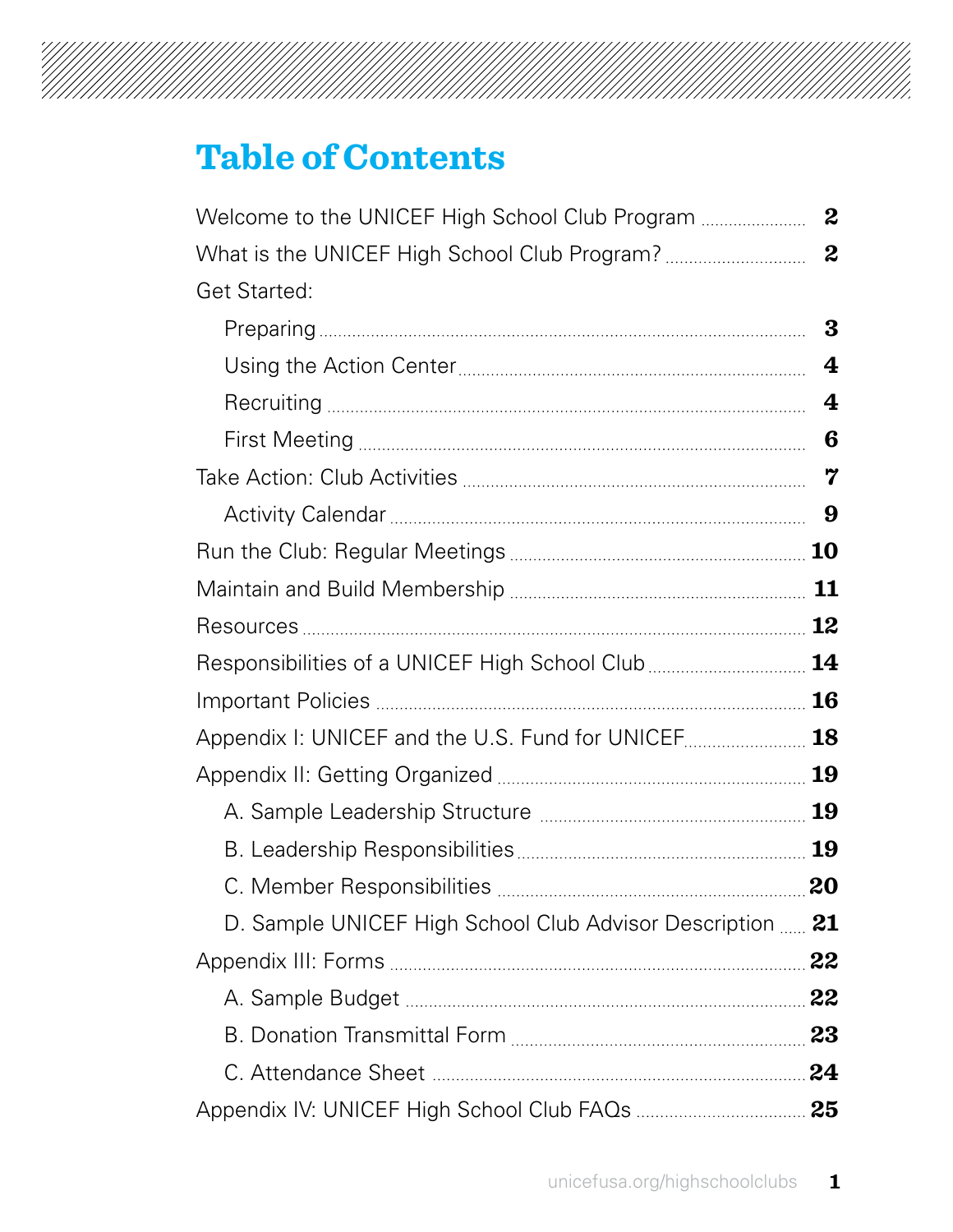## **Welcome to the UNICEF High School Club (UHSC) Program**

UNICEF believes in a world with ZERO preventable child deaths and ZERO children denied the chance to learn and grow. There are few ways high school students can make a bigger impact on these goals than by joining UNICEF in this effort. Welcome to the club! UNICEF's High School Clubs affirm your power to make a major difference and help UNICEF save children's lives.

Becoming an official UNICEF High School Club is a wonderful way to make an impact on UNICEF's work worldwide. However, protecting the name and reputation of UNICEF and the U.S. Fund for UNICEF is the responsibility of every group. Please make sure you read, understand and abide by the policies and procedures outlined in this manual.

### **What is the UNICEF High School Club Program?**

The UNICEF High School Club program is a youth-led initiative that partners with the U.S. Fund for UNICEF to educate, advocate and fundraise to support UNICEF's lifesaving work.

It is a growing movement rooted in a belief that students have a vital role to play in helping the world's children survive. The initiative supports UNICEF's work in more than 190 countries and territories, because students have a unique opportunity to involve members of their community in global humanitarian issues.

UNICEF High School Clubs engage in a variety of activities. They set up booths at their schools and at festivals to promote children's issues and fundraise, write letters to elected officials and participate in Trick-or-Treat for UNICEF and the UNICEF Tap Project campaigns. They also produce benefit concerts, host speakers, and write school newspaper articles about UNICEF's work.

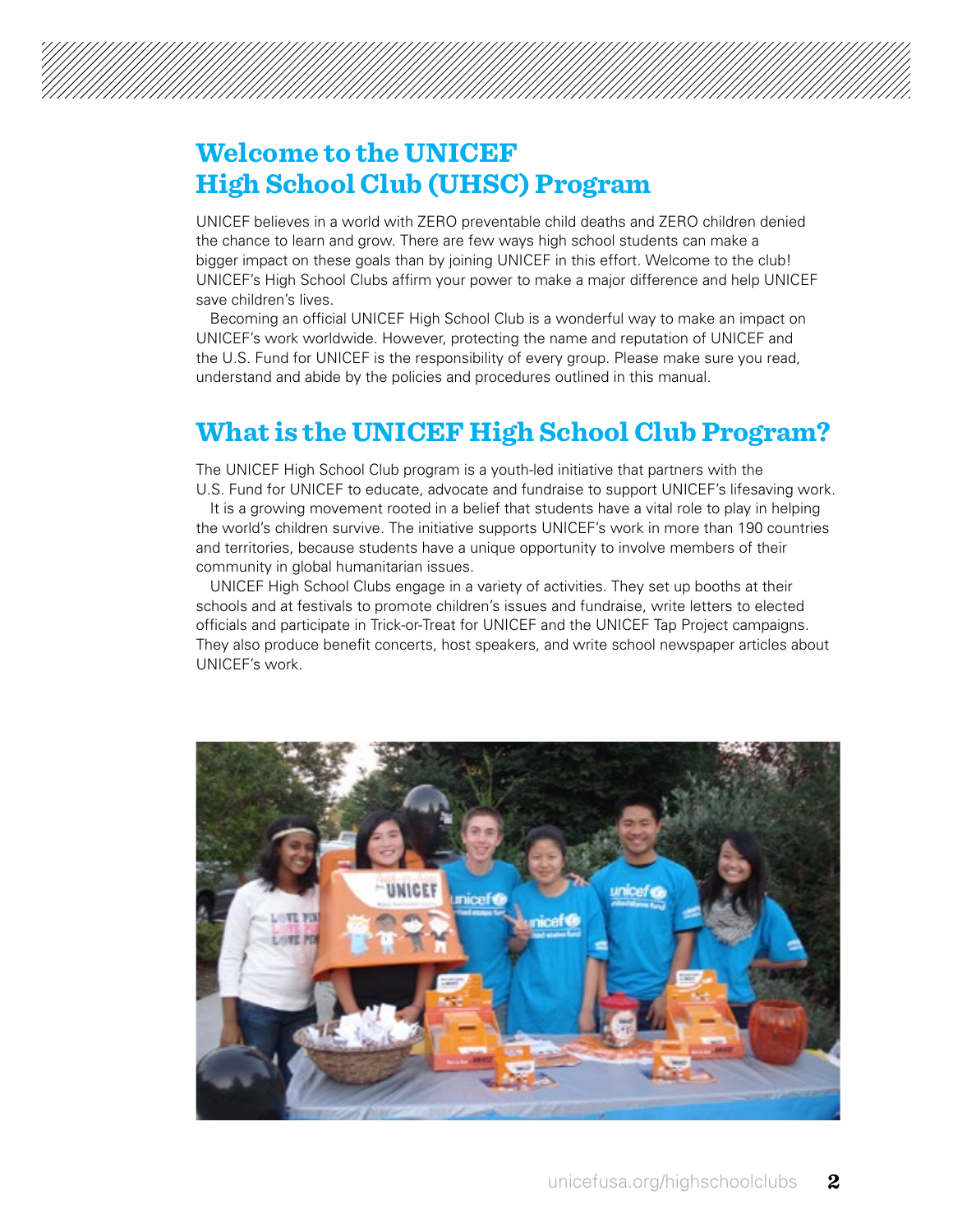

### **Get Started: Club Goals**

Any successful venture starts with a goal, and your club will be no different. As a leader, your club should set its own goals for the year. We have provided some baseline goals that we hope your club can achieve.

- $\blacksquare$  Host at least two fundraising events during the year.
- **n** Raise at least \$250 in funds during the year. Your club has its own crowdrise fundraising page at: [crowdrise.com/unicefhighschool.](http://www.crowdrise.com/unicefhighschool) Check it out!
- **n** Recruit at least 10 members to the club and make sure they "join" your club's page on the Action Center.
- **n** Host at least two educational opportunities for young people to learn more about UNICEF's work – either through a club meeting or other forum.
- $\blacksquare$  Host a club meeting at least two times a month.
- $\blacksquare$  Participate, in some capacity, in two or more of our four campaigns:
	- Trick-or-Treat for UNICEF (trickortreatforunicef.org): October
	- UNICEF Tap Project (UNICEFTapProject.org): March
	- Live Below the Line (livebelowtheline.org): End of April/early May
	- UNICEF Movies 4 Development [\(unicefusa.org/m4d\)](http://www.unicefusa.org/m4d): December–February
- Fill out the end of year survey and select officers for next year's club.

### **Preparing**

Get your club up and running by familiarizing yourself with UNICEF'S mission and activities and the role of UNICEF High School Clubs in supporting them. Read all the information in this handbook as well as the Fundraising Toolkit. Look at the videos and other materials and resources that have been provided to you on your club's welcome email, as well as on your club's webpage on the Action Center (visit **[unicefusa.org/highschoolclubs](http://www.unicefusa.org/highschoolclubs)** to find a map with your club's page). Have members visit **unicef.org** and **[unicefusa.org](http://www.unicefusa.org)** to find out more about UNICEF'S lifesaving work. Learning more is the first step in beginning to educate others and supporting UNICEF'S mission.

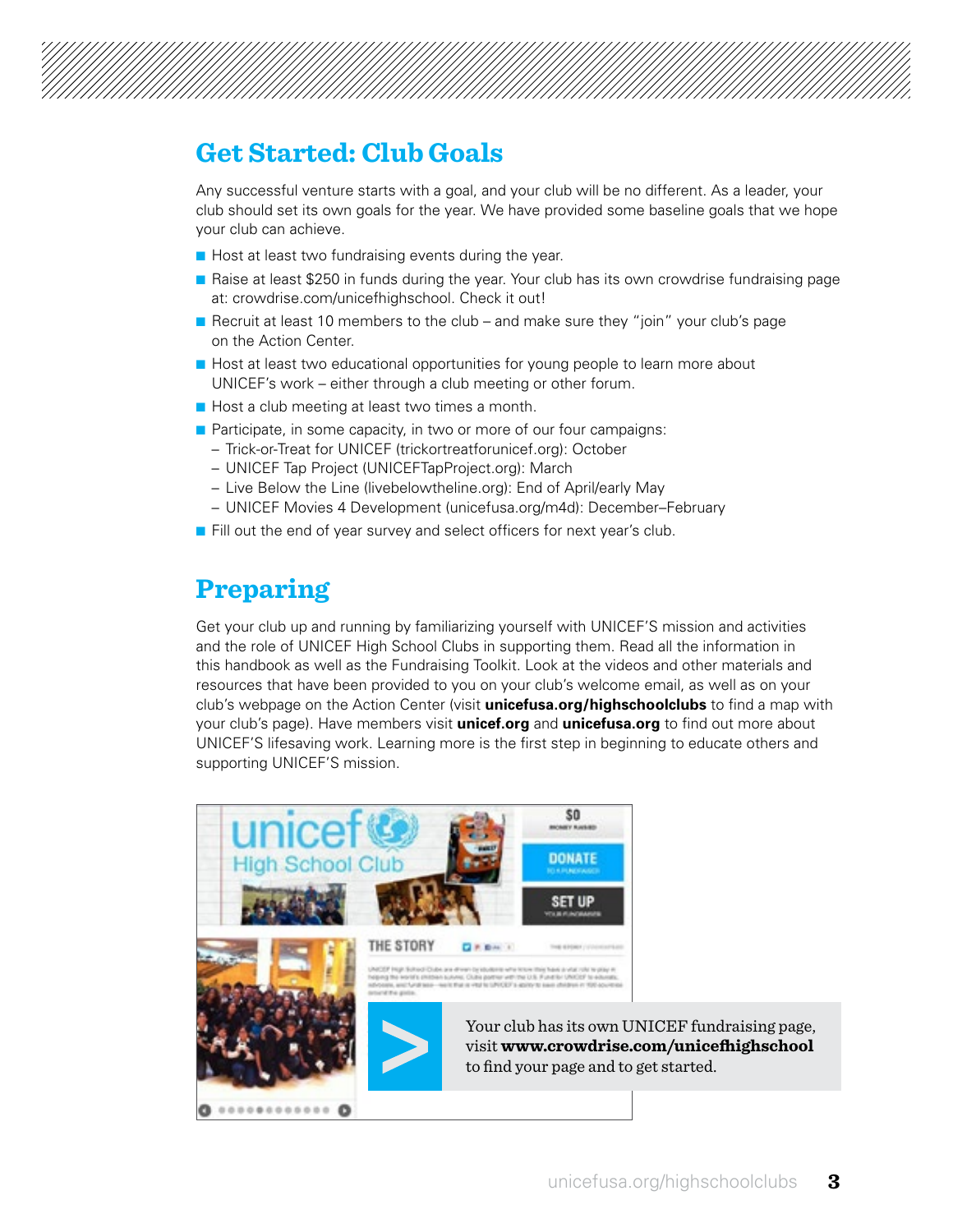### **Use Your Club's Page on the Action Center and Promote Your Club Online**

Take advantage of the Action Center and its social features to keep everyone up to date on club activities.

- **n** The High School Club private community on the Action Center is the page where you'll find the most relevant information to support your club's monthly activities. Make sure to visit [myactioncenter.unicefusa.org/groups/home/22](http://www.myactioncenter.unicefusa.org/groups/home/22) regularly!
- **n** Encourage interested students to join the U.S. Fund for UNICEF Facebook or Twitter accounts. These are global sites, and anyone can join.
- **n** Use email to remind interested students about the first and subsequent meetings.
- $\blacksquare$  Set up online discussion groups.
- **n** Post photos of your activity on the Action Center.
- **n** Post questions on the site forums or reach out to other UNICEF club supporters.

Please note that the club president is responsible for all maintenance of this page and that ALL club members must "join" the club page to be official members of the High School Club Program.

You should also begin to "join" other communities and campaigns on the UNICEF Action Center. Visit the campaign section to learn how to get started.

### **Recruiting**

Once your club is registered and confirmed, and an advisor is selected, you'll want to add students as members. Here are some activity ideas for building your club. Hold an info session/first meeting within one week of initiating them and use social media to get the word out about your new club.

#### **Make a Flyer**

Create a catchy flyer with basic information about UNICEF and the club. Include information about your initial meeting or info session. Post flyers around your school.

- n Include a photo or graphic and use a large easy-to-read font.
- n Include a contact number or email address so interested students can receive more information.

#### **Set Up a Table**

Set up a table at a high-traffic place at your school or at a school event such as a picnic, club fair or sporting event. Make the table fun and highly visible. Hand out your flyer to passing students and talk to them about the club. Have several sign-up sheets available.

- **n** Prepare a quick intro to get passing students to stop at your table.
- $\blacksquare$  Provide information that students can read on their way to class.
- **Plug in interested and super-motivated students right away. Have them help you recruit** other volunteers immediately.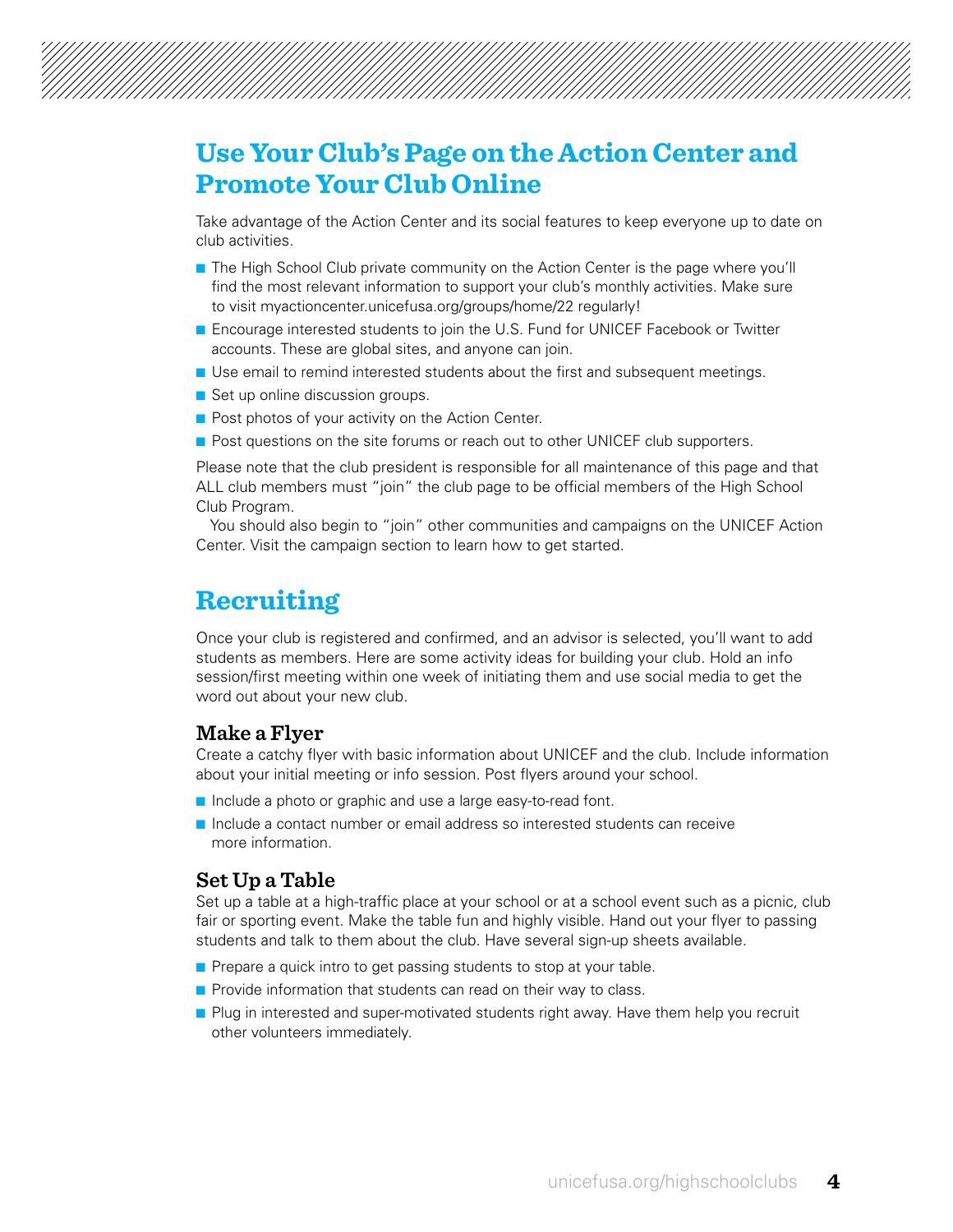

#### **Connect at School**

Word of mouth can be the most effective recruiting tool. Reach out to friends and classmates you think might be interested, and have them reach out to their friends. Use texts or email to encourage them to join. Get out the word that joining the UNICEF club is an exciting and dynamic way to make a real impact and a real difference.

- **n** Target other student groups such as the student government, Model U.N. or Key Club(s).
- **n** Target your school's service learning or community service programs. See if participation in the UNICEF High School Club can count toward your school's or organization's community service requirements.

#### **Make Announcements**

Talk about the club at the beginning of classes. Keep your talks focused — 5 minutes or less: introduce yourself, explain the problem and what the UNICEF High School Club is doing to solve it, tell students how they can get involved, pass around a sign-up sheet and thank the teacher.

#### **Diversify**

- **n** Reach out and involve students from organizations or groups that might not be involved in service on a consistent basis.
- **n** Recruit international students.
- **n** Consider your group's gender makeup and target volunteers accordingly. If you need more males, for example, have males recruit!
- **n** Think about your club's specific needs. Work to attract students who are proficient in different areas —event planning, website technology, social media outreach, etc.

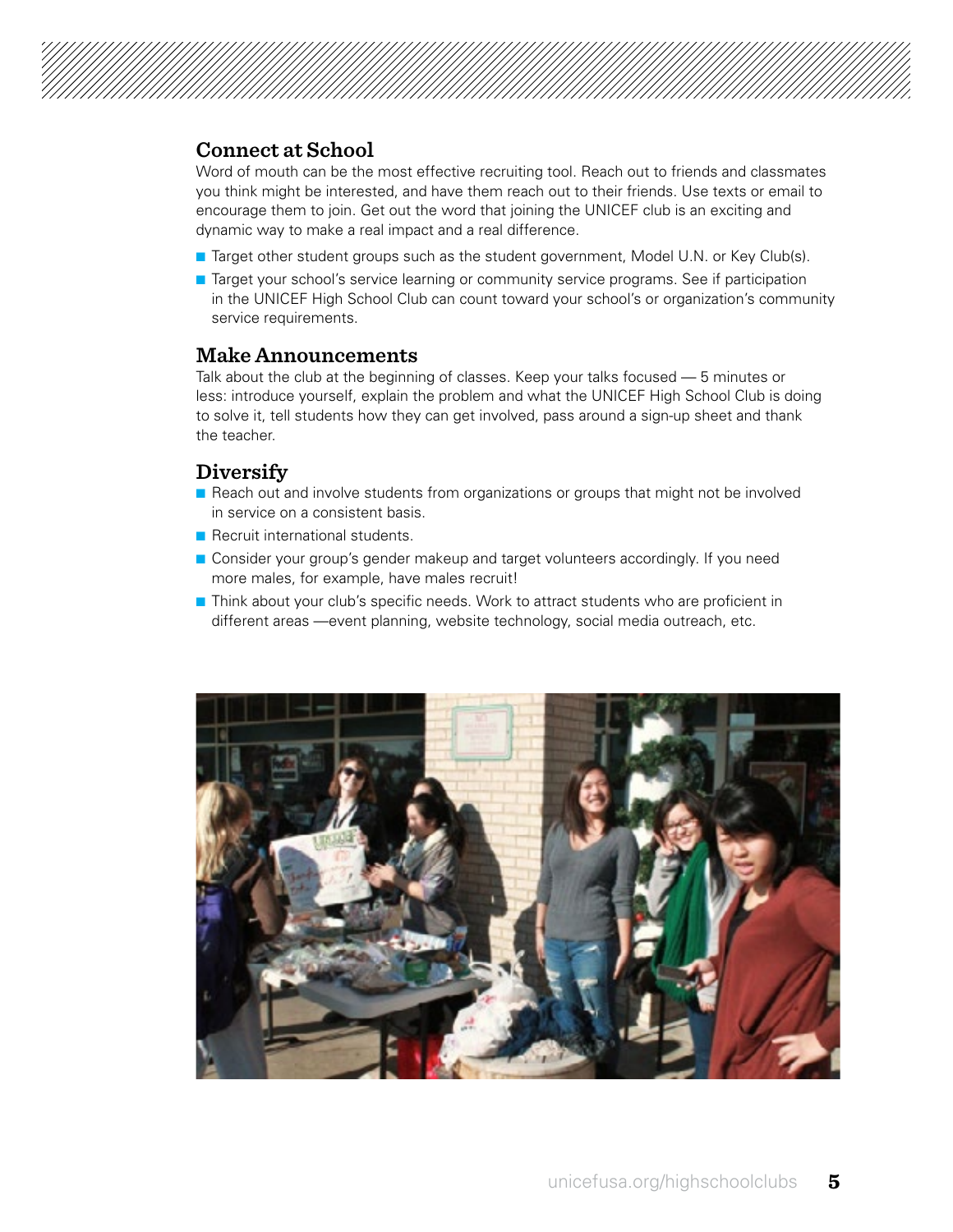### **First Meeting**

A kick-off meeting/information session will generate interest in your club and provide an opportunity to explain the work your club will be doing. Hold your kick-off meeting at a time and place convenient for students.

#### **Introductions**

- **n** Start your first meeting by introducing yourself and any other co-founders or leaders of your UNICEF High School Club. Then go around the room and have attendees introduce themselves.
- **n** Once personal introductions are done, introduce UNICEF and the UNICEF High School Club program. You have been provided with resources about the history of the U.N. and of UNICEF. Use this meeting to educate new and prospective members about the history and missions of both organizations.
- Show the Believe in Zero promotional video located here: [youtube.com/watch?v=pfliYITSZrA](http://www.youtube.com/watch?v=pfliYITSZrA) and consider completing the "What's Your Zero" activity that can be accessed here: [teachunicef.org/free-classroom-poster.](http://www.teachunicef.org/free-classroom-poster)

#### **Goals, Questions, Planning for the Future**

Discuss your goals for the group and any plans you might have for the year. Talk about sample duties and important dates. Students will want a clear description of what they will be doing and what their roles in the organization will be.

- **n** Mention your mission: to educate, advocate and fundraise on behalf of UNICEF in your community.
- **n** Create some goals for your club (see the "Get Started" section on p.3 for some sample minimum goals).
- $\blacksquare$  Talk about meeting times and places and your upcoming agenda.
- $\blacksquare$  Find out what your club members want to do, what their goals and interests are, etc. You can either use a survey or simply ask people to volunteer information.
- **n** Discuss electing officers or leaders of the club. Give people time to think over how involved they want to be. Then ask for volunteers or host elections for the leadership positions. See Appendix II: Getting Organized for more information about leadership organization and responsibilities.
- **n** Collect the names and contact information of all the people present. Add the names of new people to the roster of your group by visiting [unicefusa.org/highschoolclubs.](http://www.unicefusa.org/highschoolclubs)

**TIP** *Bring snacks to your meetings!*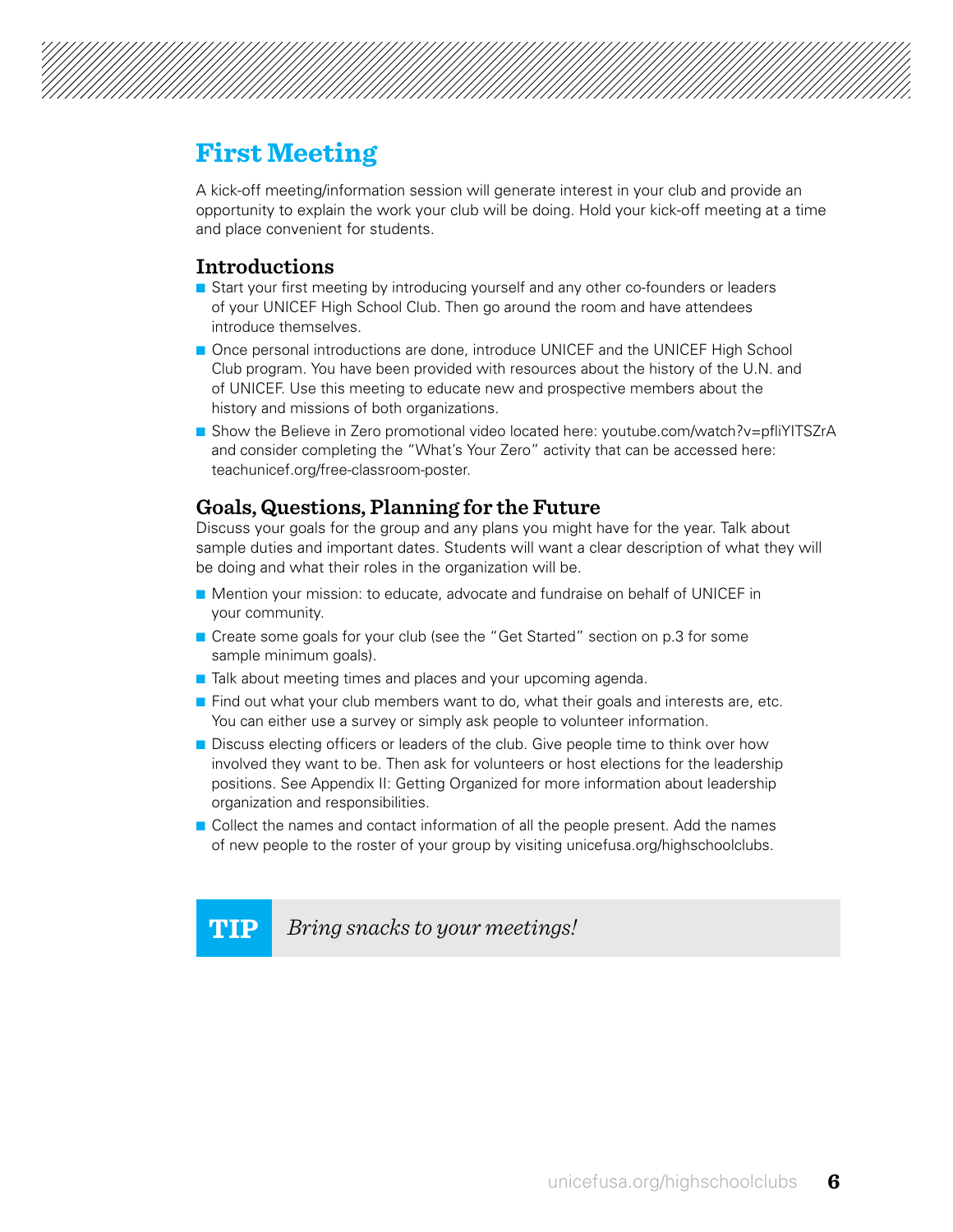

## **Take Action: Club Activities**

UNICEF High School Clubs conduct all kinds of activities in their schools and local communities. Each activity should fall into one of the following categories: education, advocacy or fundraising. You'll find more information and ideas about each category below as well as all of the resources you will need in the UNICEF High School Club Activity Calendar at myactioncenter.unicefusa.org/groups/home/22.

#### **Fundraising**

Fundraising is a critical component of the UNICEF High School Club work plan and is essential to UNICEF's global success. Please read the Fundraising Toolkit for the most important information about how to fundraise. Clubs can hold fundraisers both in their schools and in the community. They can participate in the Trick-or-Treat for UNICEF and the UNICEF Tap Project campaigns and raise funds online (for more information, see trickortreatforunicef.org, unicefusa.org/ert and uniceftapproject.org). There are many resources to help clubs raise funds to support UNICEF's important work. Funds raised using the UNICEF High School Club name can only be designated for UNICEF programming and not for other organizations, unless previously approved by a U.S. Fund for UNICEF staff member.

### **Fundraising Activities —**

#### **register your fundraisers at [unicefusa.org/usfmaps](http://www.unicefusa.org/usfmaps)**

Many fundraising strategies and activities are possible for UNICEF High School Clubs. Each has its own particular advantages. Select the fundraising strategies most appropriate for your school and community from the suggestions in the Fundraising Toolkit.

#### **Education**

Education is a key component of UNICEF's programming. As a UNICEF High School Club, you are expected to educate members, fellow students and your community about UNICEF's work. You can do this with international dinners, lectures, movies or discussions. Many clubs structure their work around child survival issues, such as early childhood health, immunization, education, HIV/AIDS, child protection and emergencies.

#### **Education Activities**

- **n** Visit unicef.org and [unicefusa.org](http://www.unicefusa.org) often to read the latest updates on UNICEF's lifesaving work and to learn more about child survival strategies.
- **D** Use TeachUNICEF resources at teachunicef.org, which helps teachers engage students as active global citizens in learning about UNICEF, and ask student teachers you know to partner with your club (especially during the Trick-or-Treat for UNICEF campaign).
- **n** Visit the UNICEF USA YouTube channel to watch educational videos about UNICEF's work: [youtube.com/user/UNICEFUSA](http://www.youtube.com/user/UNICEFUSA).
- **E** Educate yourself about the fight for child survival around the world by reading UNICEF's flagship report *The State of the World's Children* at unicef.org/sowc/.
- **n** Look for opportunities to tell others in your community (community fairs, parades, games, etc.) about UNICEF and present a speech, publicity materials and take-action activities.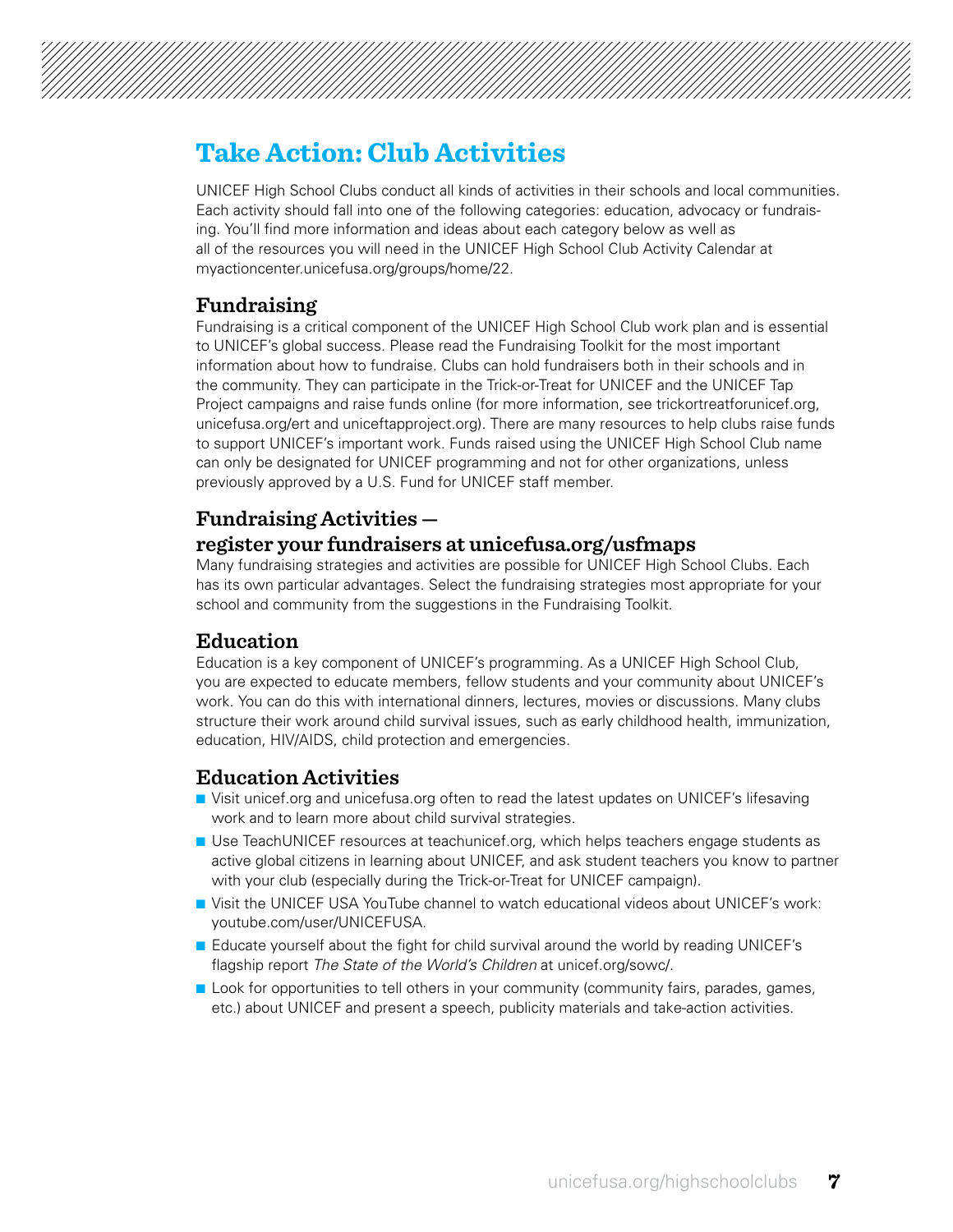

**TIP** *Use the UHSC Activity Calendar on the Action Center for help in choosing themes and activities.*

#### **Advocacy Activities**

- **n** Post on social media channels about UNICEF's work to help spread the word and encourage global citizenship.
- **n** Visit the Advocacy Center ([unicefusa.org/advocate](http://www.unicefusa.org/advocate)) often to educate yourself on the most pressing advocacy issues.
- $\blacksquare$  Host an email-writing campaign at your school. Use a bank of laptops and a wireless connection to encourage students to use the U.S. Fund for UNICEF's Advocacy Center.



- $\blacksquare$  When asked, respond to UNICEF public policy concerns by writing your congressional representative.
- **n** Political advocacy involves communicating with public officials or the general public to influence legislation and public policy. UNICEF's political advocacy efforts are highly structured and overseen by the U.S. Fund for UNICEF's Office of Public Policy and Advocacy. Please contact **highschoolclubs@unicefusa.org** for questions about outreach to public officials.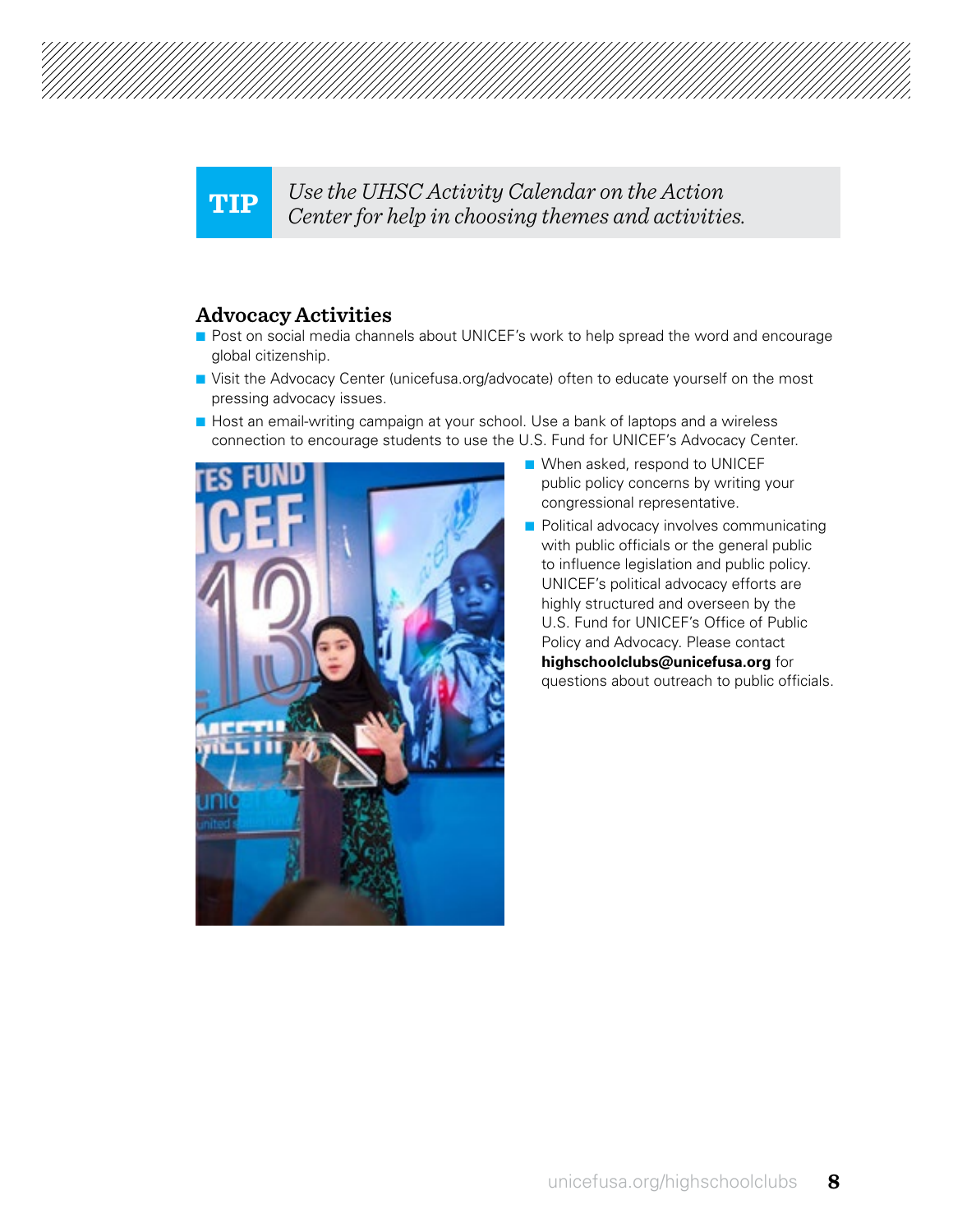### **2013-2014 ACTIVITY CALENDAR**

See the UNICEF High School Club Activity Calendar for the most detailed breakdown of activities and themes and access to all the resources you need. Go to myactioncenter.unicefusa.org/groups/home/22 and click on the appropriate month.

## September

**Featured Topic:** Introduction to UNICEF **September 21:**

International Day of Peace

### December

February **Featured Topic:** Education and Gender

**Equality** 

**Featured Topic:** HIV/AIDS **December 1:** World AIDS Day

### **January**

November **Featured Topic:** Child Rights **November 20:** 

August

Start getting your club ready for the school year!

**Featured Topic:** Child Trafficking **Featured Campaign:**  Movies 4 Development

Universal Children's Day

April

**Featured Topic:** Poverty **Featured Campaign:**  Live Below the Line **April 15:** Earth Day **April 25:** World Malaria Day

### May

**Featured Topic:** Health and Immunizations **Featured Activities:**  - UHSC reporting and reflection survey - Club officer elections

### **October**

**Featured Topic:** Nutrition **Featured Campaign:**  Trick-or-Treat for UNICEF **October 16:**  World Food Day



### March

**Featured Topic:** Water, Sanitation and Hygiene **Featured Campaign:**  UNICEF Tap Project **March 22:** World Water Day

### June

**Featured Topic:** Child Protection and **Emergencies June 20:** World Refugee Day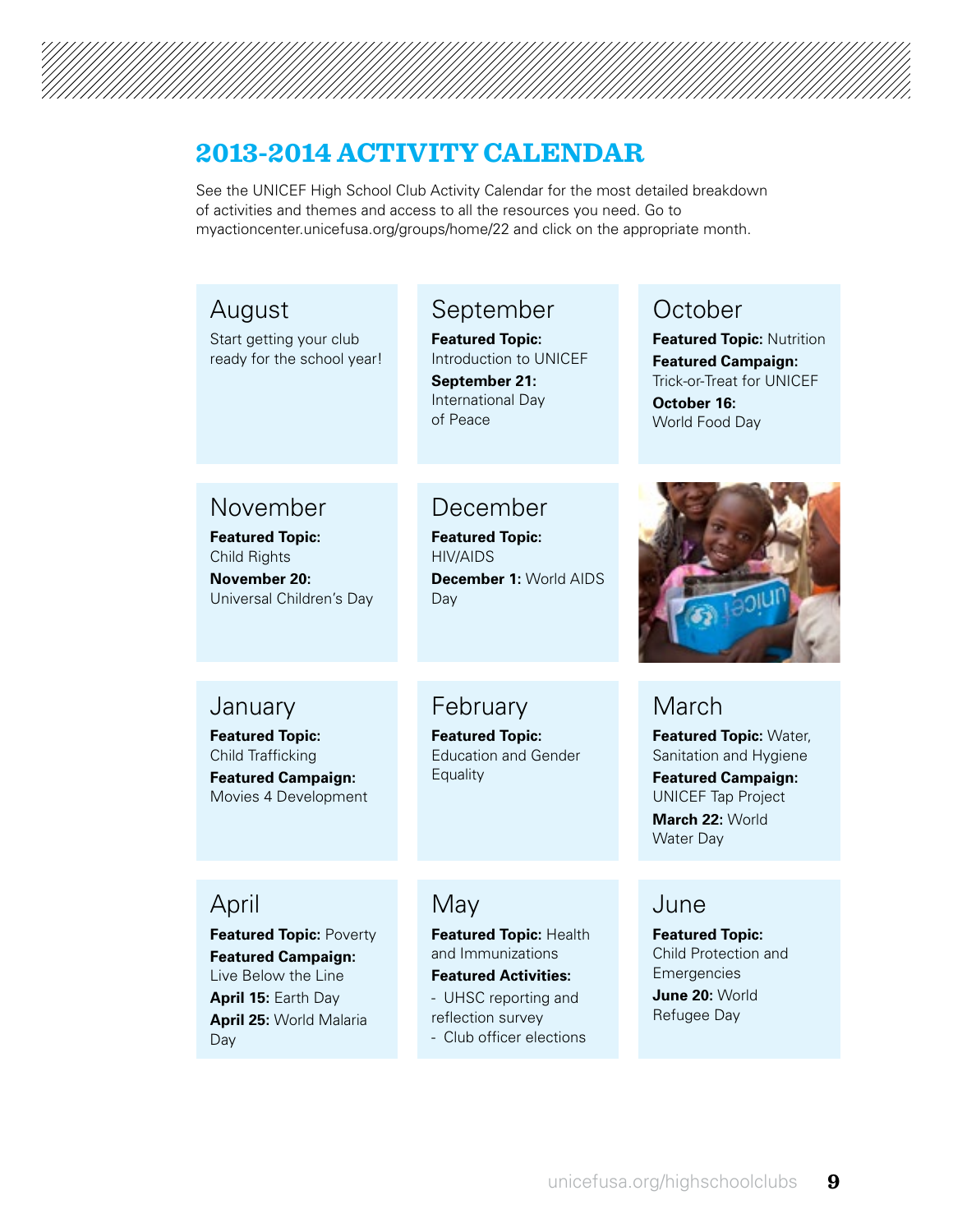

### **Run the Club: Regular Meetings**

UNICEF High School Club meetings are a vital club activity, a forum in which the discussions and planning needed to set and reach your club goals are carried out. Your club should expect to meet at least once a month. Your advisor should generally be present for at least one meeting per month.

#### **Meeting Planning**

- **Agenda:** Set goals for each meeting and always prepare an agenda in advance. Each meeting should focus on a UNICEF theme (water, nutrition, etc.) OR a volunteer activity (like Trick-or Treat for UNICEF or the UNICEF Tap Project). Use the Activity Calendar on (see page 9) to help you organize your agenda.
- **Stability:** Meeting at the same time in the same place each week will give your group stability. Giving the meetings the same sort of structure each week helps, too; people will know what to expect.
- **Time:** You should generally plan to have your meetings last an hour to an hour and a half if you have an educational or experiential learning activity planned. Start on time and end on time. Your members will appreciate it.
- **n Materials:** Have helpful materials, such as photocopies, a projector, art supplies, etc., at hand.

#### **Meeting Facilitation**

- **Resources:** The videos, photo essays, etc., that you have been provided with can get your group thinking. Choose which resources work best for your group depending on the time and technology available. Feel free to use whatever resources you find.
- **Participation:** You don't want to be the only one talking. Make sure you have room in your agenda for discussion and the opinions of all group members.
- **Task assignments:** Divide up club work. Core members should not take responsibility for everything. People who feel they are not needed will lose interest. Keep track of who is doing what. Make sure members know that task assignments are commitments, and that activities depend upon their completion.
- **n Minutes:** Assign one group member the task of taking minutes for each meeting.
- **Follow-up:** After each meeting, email the minutes to all club members so that anyone who missed a meeting will be up to date for the next one.

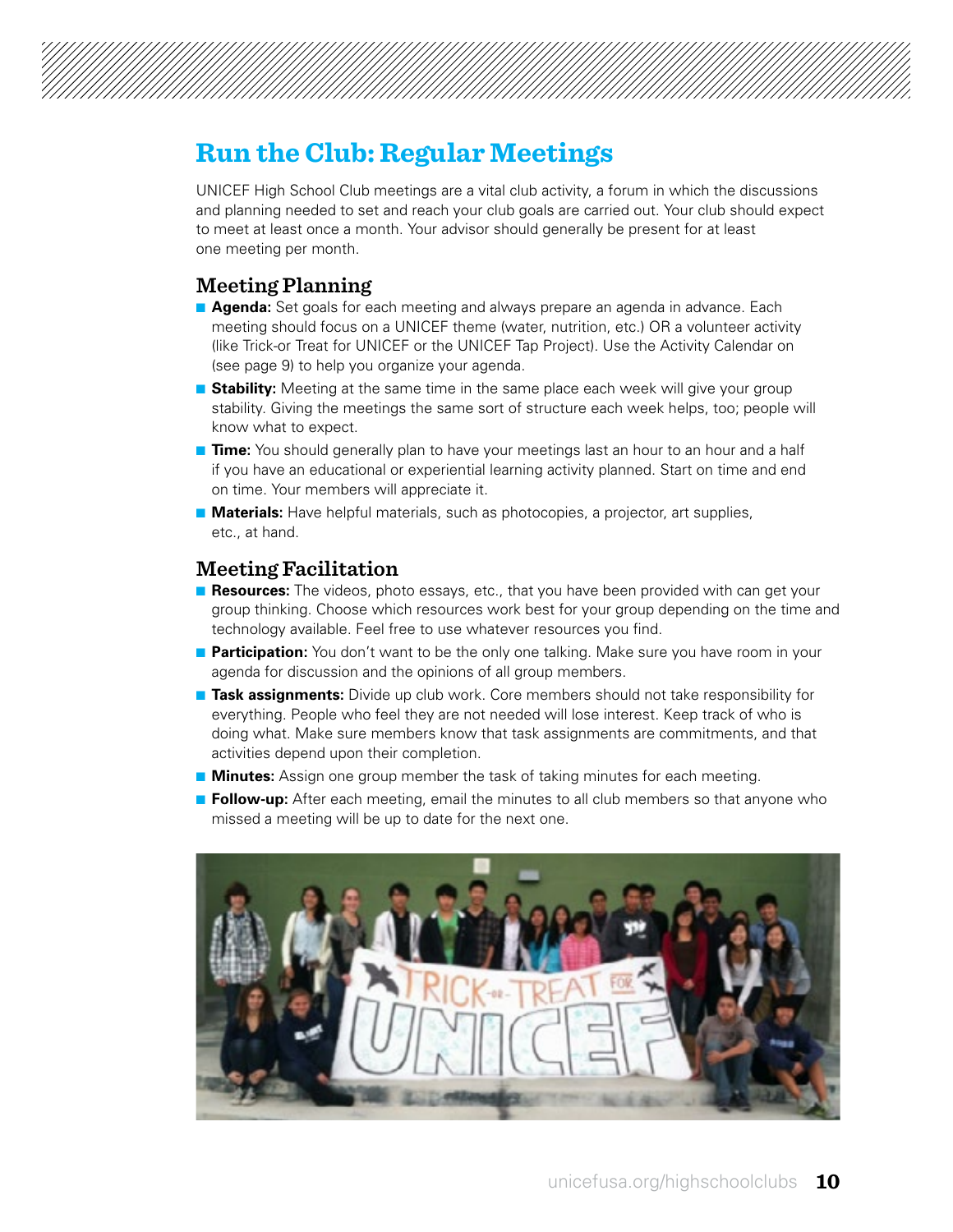

## **Maintain and Build Membership**

Many student organizations have a "core" group of leaders and supporters. These are the people who helped found the organization and/or are heavily involved in all its activities. While having this core group of people to depend on is a good idea, it never hurts to have more members—even if you already have a large group. It's also important to focus on maintaining the members you have.

**TIP** *Recruit all year round. Have a sign-up sheet at every UNICEF High School Club event!*

#### **Keep a Media Buzz**

Plug stories about UNICEF and your club's activities to your school newspaper, school newsletter or local newspaper.

#### **Empower Members**

Empower all volunteers by making them feel that they have ownership of club activities, and set clear goals and expectations for volunteers. Provide a structure that enables members who desire greater responsibility to achieve it. One way to do this is by granting leadership titles such as "service coordinator," "event planner" or "technology chair."

#### **General Retention Tips**

- **n** Model positive behavior even when things are tough. Energy and enthusiasm are contagious.
- Show appreciation often!
- **n** Point out volunteer contributions in speeches, at meetings and in the media.
- **Help members with time management and consider their other commitments.**

**TIP**

*Use incentives! Celebrate birthdays. Offer T-shirts and prizes. Hold parties. Write recommendation letters.*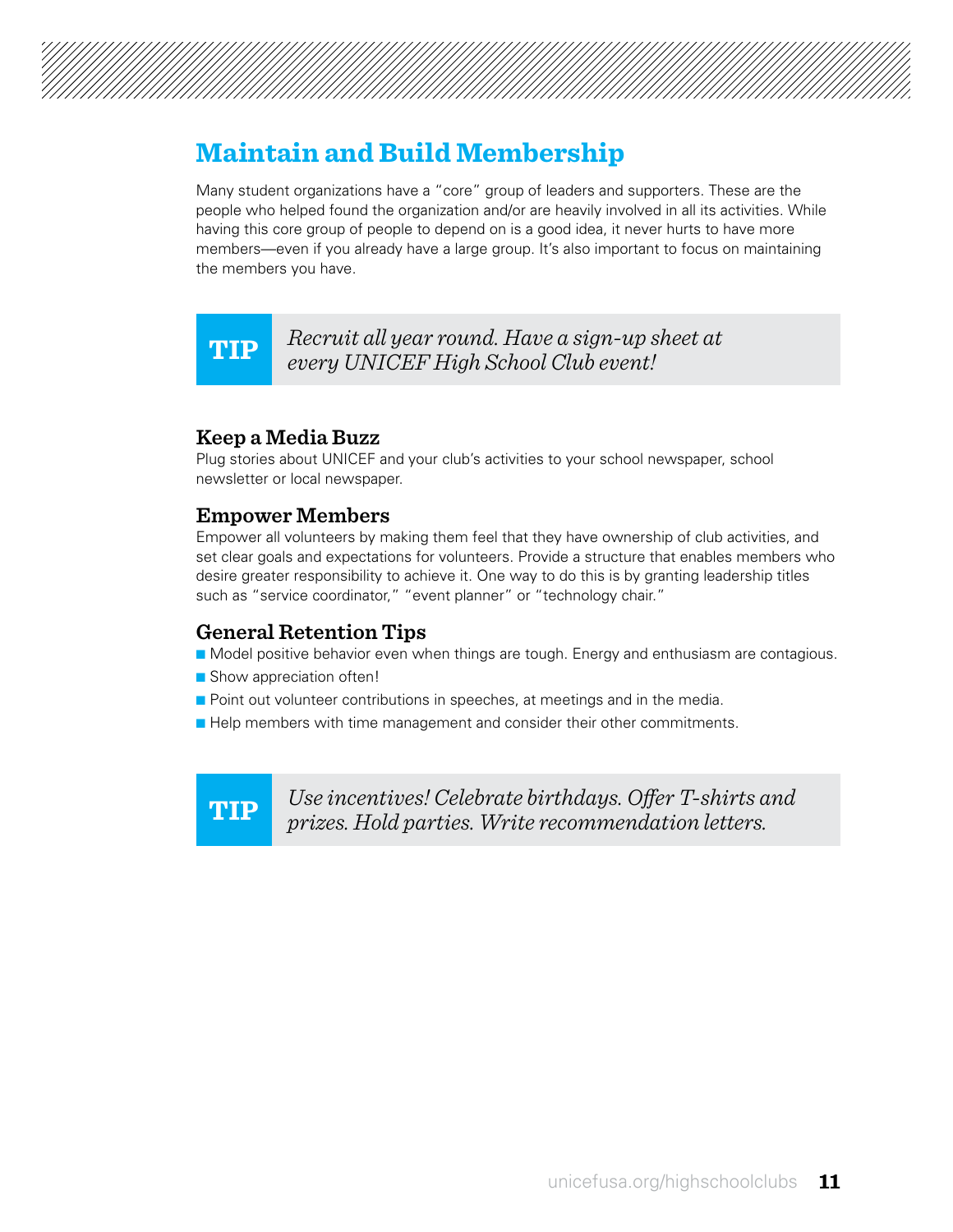

### **Resources**

Upon approval of your UNICEF High School Club, you are automatically sent the UNICEF High School Club Activation Kit, which includes plenty of useful materials that may be of help throughout your education and fundraising activities.

Members should also log on to the Action Center often at [unicefusa.org/actioncenter](http://www.unicefusa.org/actioncenter) to find the most up-to-date resources on the UNICEF High School Club page. Features on the website include news, updates and contact info for anything your UNICEF High School Club might need! You can also visit the UNICEF High School Club page at [myactioncenter.unicefusa.org/](http://www.myactioncenter.unicefusa.org/groups/home/22) [groups/home/22](http://www.myactioncenter.unicefusa.org/groups/home/22) for updates on the program and new UNICEF High School Club resources. Use the many downloadable toolkits, one-page resources, online fundraising pages, donation pages and meeting curriculum guides, including take-action activities. Other resources include:

### **High School Club Activity Calendar**

This is your most important resource to educate people about UNICEF. You'll find online and interactive resources as well as activity ideas. Access the calendar at [myactioncenter.unicefusa.org/groups/home/22](http://www.myactioncenter.unicefusa.org/groups/home/22).

#### **Campaigns**

Learn more about our flagship campaigns, such as Trick-or-Treat for UNICEF (trickortreatforunicef.org), the UNICEF Tap Project (UNICEFTapProject.org), Movies 4 Development and Live Below the Line. These national campaigns are great opportunities to capitalize on exposure in the media and a way to educate, advocate and fundraise on behalf of UNICEF.

#### **The Volunteer & Community Partnerships Department**

The staff in the Volunteer & Community Partnerships Department can guide you through the process of becoming a vibrant UNICEF High School Club. Contact the department with any questions you may have.

U.S. Fund for UNICEF Volunteer & Community Partnerships 125 Maiden Lane New York, NY 10038 **highschoolclubs@unicefusa.org** 

#### **UNICEF Branded Items**

Visit the UNICEF USA store at Zazzle.com to purchase print-on-demand UNICEF items.

#### **UNICEF Global Fellows**

The U.S. Fund for UNICEF has Global Fellows in Atlanta, Boston, Chicago, Los Angeles, New York City, San Franciso and Washington, D.C. These professionals can serve as local UNICEF advocates in these areas. Contact **highschoolclubs@unicefusa.org** for more information about how the fellows can support your club.

**TIP** *Partner with other student clubs, cultural centers, the newspaper or other school institutions.*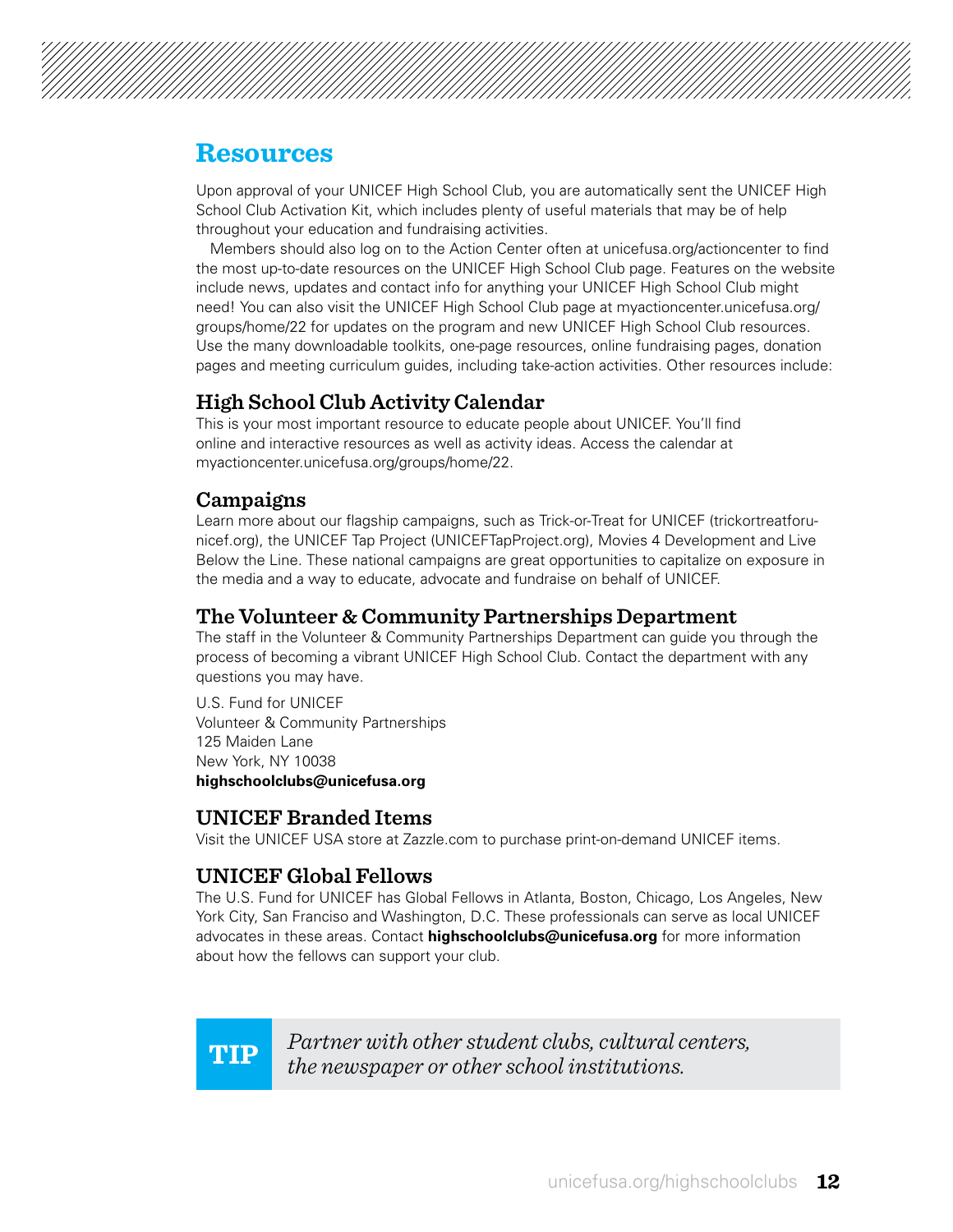#### **News Releases and Field Notes Blog**

Keep up to date on UNICEF and its programs worldwide by going to the News Releases page at [unicefusa.org/newsreleases](http://www.unicefusa.org/newsreleases). Check out reports from the field at fieldnotes.unicefusa.org.

#### **Social Networking**

Join the U.S. Fund for UNICEF Facebook and Twitter groups, as well as the UNICEF High School Club Facebook Fan Page for timely updates on UNICEF's work. In addition, club Facebook pages should link to the UNICEFUSA Fan Page and the UNICEF High School Club page. All Facebook pages should reflect the high standards of professionalism and uphold the positive image of the U.S. Fund for UNICEF and UNICEF. Websites that do not follow these guidelines must be taken down immediately.

#### **Videos**

The U.S. Fund for UNICEF and UNICEF Headquarters both maintain YouTube channels where you can view hundreds of videos about UNICEF's work. USF: [youtube.com/ /UNICEFUSA;](http://www.youtube.com/%20/UNICEFUSA) UNICEF: [youtube.com/ /unicef?blend=1&ob=4.](http://www.youtube.com/%20/unicef%3Fblend%3D1%26ob%3D4)

#### **TeachUNICEF**

TeachUNICEF helps teachers engage students as active global citizens in learning about UNICEF and its work.

TeachUNICEF is a resource for U.S. educators. TeachUNICEF education materials have been designed to help educators bring a global understanding of the needs of children and families around the world into the classroom. Visit teachunicef.org to view and download resources, and share the site with your teachers and advisors as well.

**TIP** *Your school volunteer center or activity and servicelearning office can help your club accomplish its goals.*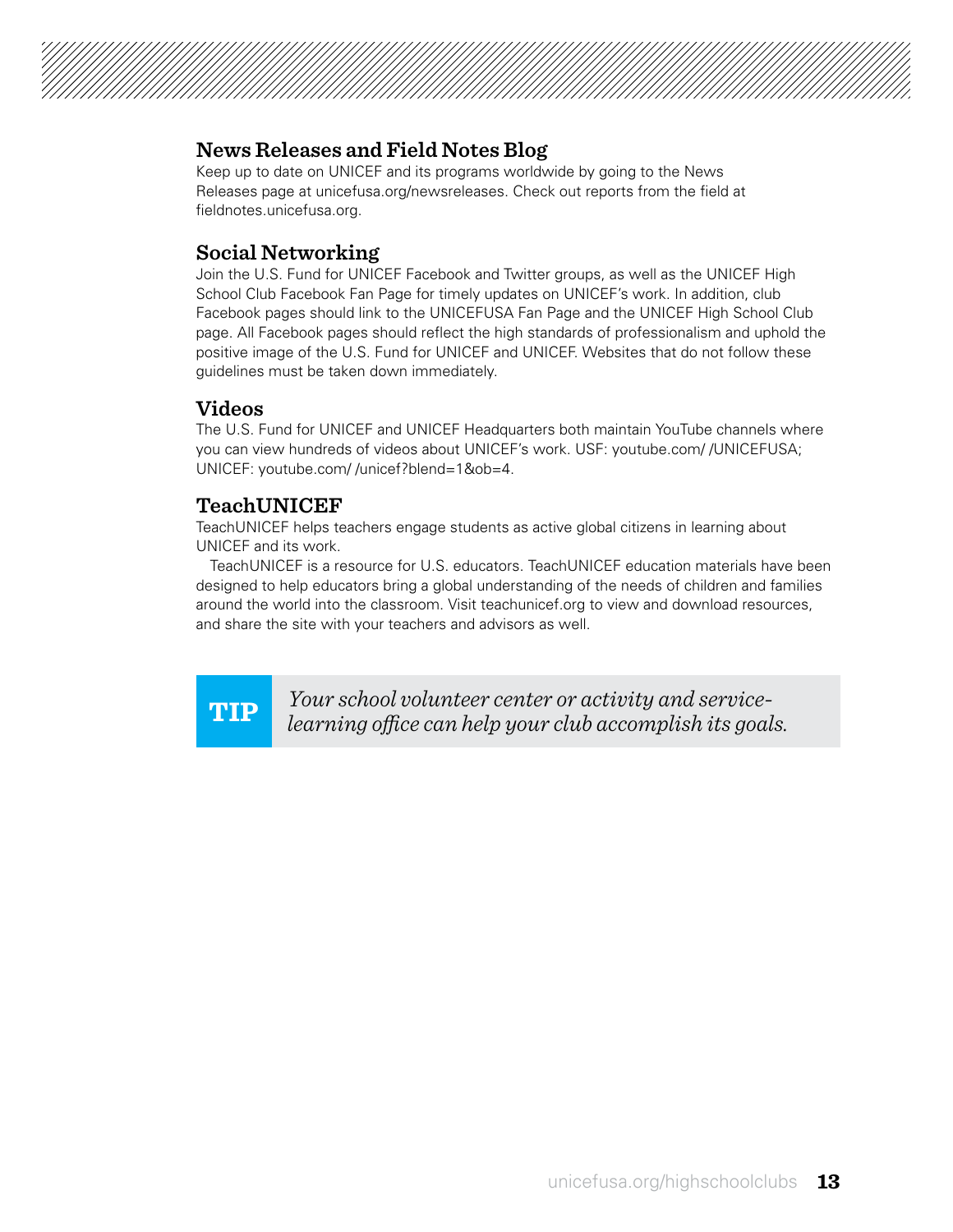

## **Responsibilites of a UNICEF High School Club**

#### **Uphold the Mission and Name of the U.S. Fund for UNICEF**

Becoming an official UNICEF High School Club is a wonderful way to have an impact on UNICEF's global work. However, protecting the name and reputation of UNICEF and the U.S. Fund for UNICEF is the responsibility of every club. Please make sure you read, understand, and abide by the policies and procedures outlined in this manual. Important highlights include gaining appropriate permission prior to the use of the UNICEF logo on flyers, T-shirts, promotional materials, etc., and ensuring that fundraising activity expenses do not exceed 25 percent of generated revenue.

#### **Online Registration**

All leaders and members of officially registered UNICEF High School Clubs must agree to serve as registered U.S. Fund for UNICEF Volunteers (register at [unicefusa.org/actioncenter](http://www.unicefusa.org/actioncenter)) either when they register their clubs or register as members of a specific club. Visit [unicefusa.](http://www.unicefusa.org/highschoolclubs) [org/highschoolclubs](http://www.unicefusa.org/highschoolclubs) and scroll down to the map to find and click on your club's page. Note: you'll need a log-in to access your club's page.

#### **Organizational Structure and Membership**

There are a number of ways that UNICEF High School Clubs organize their leadership structure. At a minimum, all clubs should have four officers — president, vice president, treasurer/secretary and event planner. These positions may not be filled by the same person.

#### **Reporting**

All UNICEF High School Clubs are required to submit a Reporting and Reflection Survey at the end of the school year in May. The survey allows us to track each club's activities and progress. Clubs that do not complete the survey will be considered inactive.

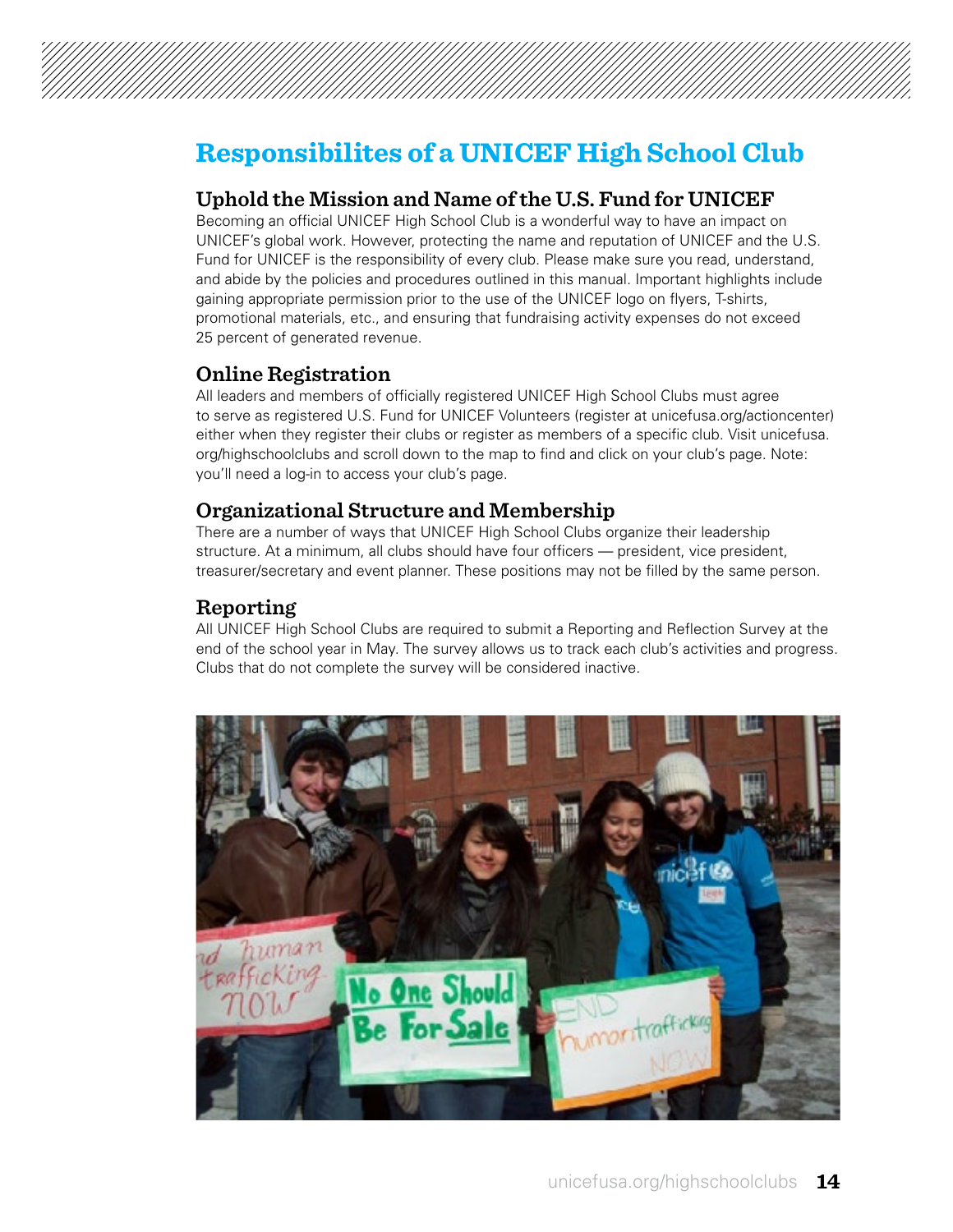

#### **Financial Accountability**

It is your responsibility to catalog and track donations you receive. Over 90 cents out of every dollar the U.S. Fund for UNICEF spends go to help children (far above average for the field). Organized under the laws of New York State as a not-for-profit corporation, the U.S. Fund for UNICEF is exempt from tax under Section 501(c)(3) of the Internal Revenue Code and qualifies for the maximum charitable contribution deduction by donors. More information regarding your fiscal responsibility as a UNICEF High School Club is highlighted later in this manual. The following is a brief summary of requirements:

- 1. UNICEF cannot accept donations of material goods for distribution abroad.
- 2. Clubs must gain student activity or club status through their schools and comply with any requirements.
- 3. Fundraising (and all activities) must be appropriate to the identity of the U.S. Fund for UNICEF and the High School Club.
- 4. Funds raised for a specific purpose must be used for that purpose.
- 5. All money raised in the name of UNICEF and the U.S. Fund for UNICEF must benefit UNICEF. It may not be donated to other charitable causes.
- 6. Clubs must keep accurate financial records and accurately report these records in the Reporting and Reflection Survey.
- 7. All donations and acknowledgments should be quickly and efficiently processed within 30 days.

**TIP** *Read the Fundraising Toolkit for ALL information on how best to fundraise for the U.S. Fund for UNICEF.*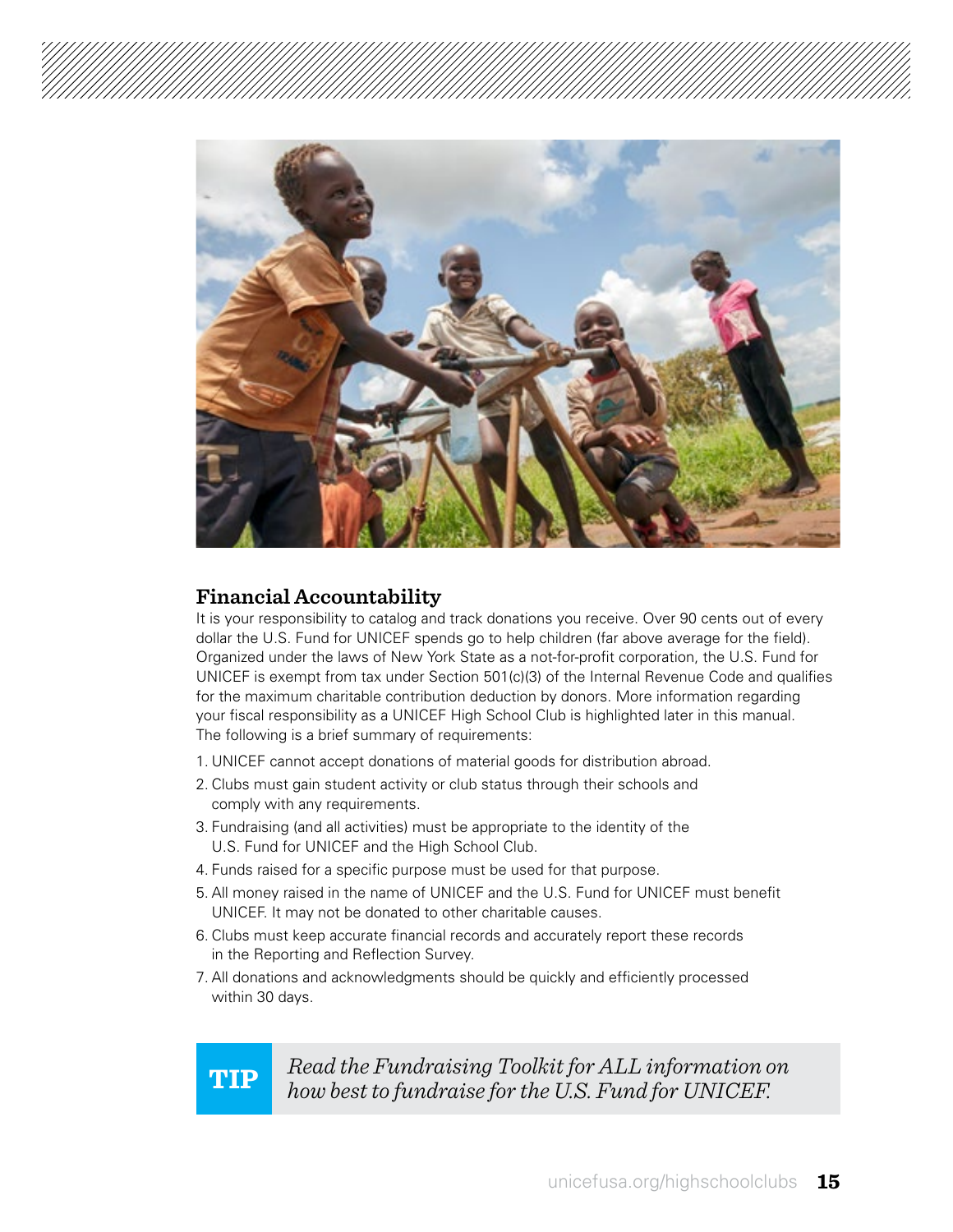### **Important Policies**

#### **Volunteer Agreement**

When you register as a volunteer, you agree to a set of terms and conditions that will help UNICEF maintain its high standards of professionalism. You agree to uphold the positive image of the U.S. Fund for UNICEF and UNICEF.

#### **Certificate of Nonprofit Status/Tax ID Number**

The U.S. Fund for UNICEF federal tax ID number is 13-1760110. The IRS letter confirming our 501(c)(3) status is available for download at [unicefusa.org/faq.](http://www.unicefusa.org/faq) In some states, this letter will suffice to waive sales tax, but in other states, nonprofit organizations are not exempt from sales tax.

#### **Certificate of Insurance**

On occasion, a venue being used for a UNICEF event might require a certificate of insurance. You can obtain a certificate of insurance by contacting highschoolclubs@unicefusa.org. We will ask you to provide the date and address of the event, a contact person and telephone number, and the number of people expected to attend.

### **Conflict of Interest**

A U.S. Fund for UNICEF volunteer, acting in an official capacity, shall not take any action that would result in the volunteer's (or household member's) financial benefit.

#### **Expenses and Revenue**

Covering, and controlling, the cost of any UNICEF-related activity is an important job. As the organizer, you should have a very clear understanding of the realistic revenue and expenses. It is critical that events that benefit UNICEF are cost effective and are viewed as appropriate to the community. Expenses should not exceed 25 percent of all collected revenue. This goal should be outlined in your budget during the very beginning stages of planning.

#### **Impartiality**

Please keep in mind that UNICEF is a nonpartisan, apolitical organization. The U.S. Fund for UNICEF also holds this policy and requires that its volunteers demonstrate impartiality in any political issues when representing UNICEF. Volunteers are engaged in political advocacy on behalf of UNICEF only when the public is encouraged to participate in UNICEF-supported legislation. For more information on which advocacy activities are sanctioned, please visit [unicefusa.org/advocate](http://www.unicefusa.org/advocate).

Many volunteers work with other nongovernmental organizations and charities. U.S. Fund for UNICEF volunteers are encouraged to work with these groups to promote our message. However, because UNICEF is a neutral organization, volunteers cannot sign any petition or declaration that takes a political stance on any issue in the name of the U.S. Fund for UNICEF or UNICEF. If volunteers wish to sign such documents, they must do so as individuals, independent from the U.S. Fund for UNICEF.

#### **Nondiscrimination Policy**

It is the policy of the U.S. Fund for UNICEF that there will be no discrimination or harassment in its programs, activities, or employment based on race, color, religion, gender, sexual orientation, age or any other basis prohibited by law.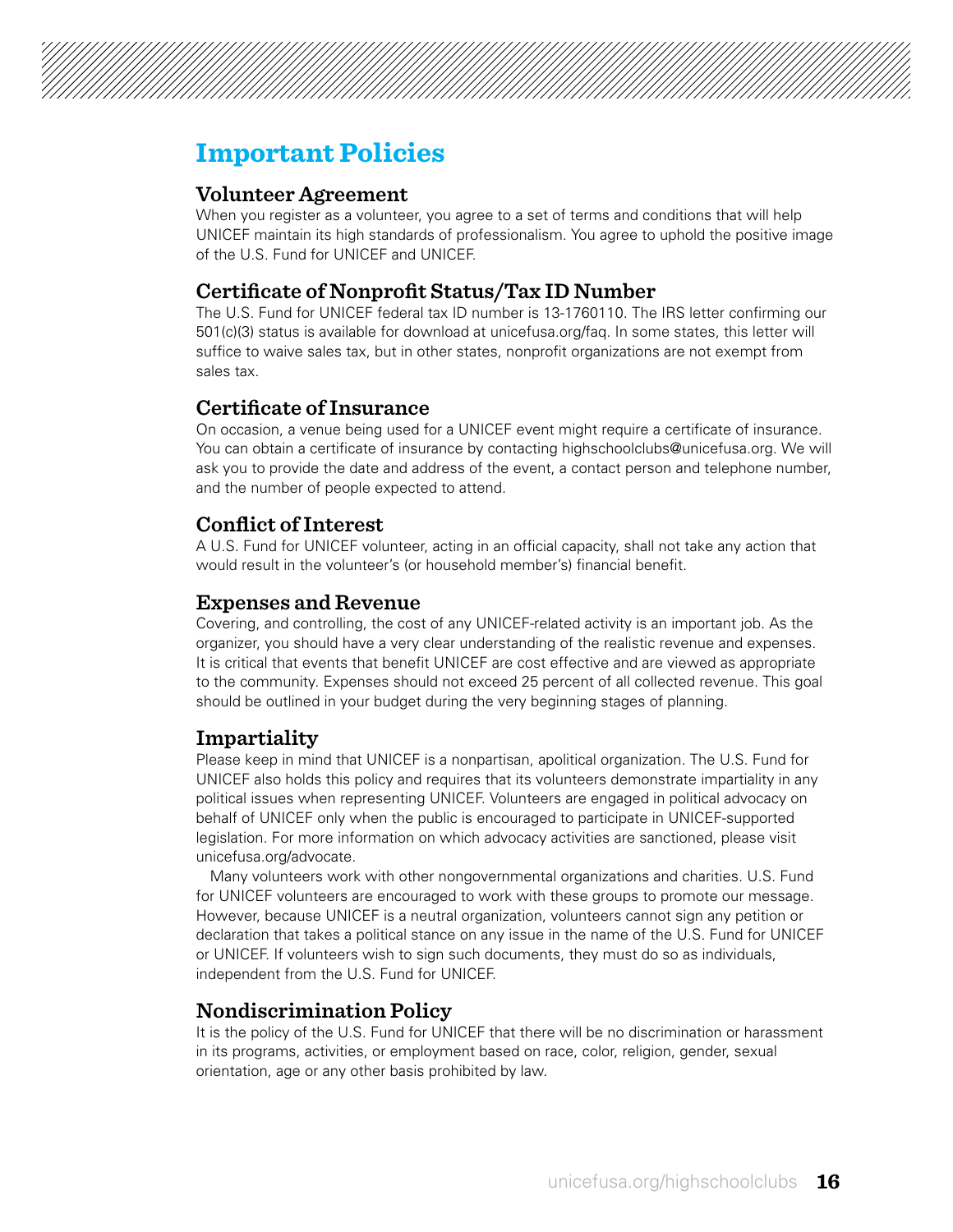#### **Public Relations for UNICEF**

Media outreach by our supporters is invaluable in engaging the public to support UNICEF. As you conduct UNICEF activities, you may come into contact with a member of the press. In all of your communication with the press, you should make clear to journalists that you are a volunteer and not a UNICEF staff or spokesperson—and are therefore unable to answer specific questions about UNICEF's mission and programs. You are, of course, encouraged to make comments about your UNICEF activities in your capacity as a volunteer. Please see additional information on our website at [unicefusa.org/news.](http://www.unicefusa.org/news) If a reporter wishes to speak to a staff person, or if you have a local media contact, please email highschoolclubs@unicefusa.org, and we will connect you with our colleagues in the Public Relations department.

#### **Logo and Website Do's and Don'ts**

Please email highschoolclubs@unicefusa.org for general guidelines on using the U.S. Fund for UNICEF logo.

Using the U.S. Fund for UNICEF logo on flyers and banners is a great way to advertise your club and its activities at school and in the community. It is also a great addition to T-shirts, pens, and other merchandise that you may want to use as part of a fundraiser. Please follow these guidelines when using logos:

- 1. All design templates must be emailed to highschoolclubs@unicefusa.org for approval and/or editing. Designs will be sent back to you within one week with any changes and/or approval.
- 2. The UNICEF or U.S. Fund for UNICEF logo may not be placed on an item that will be sold for donations or proceeds.
- 3. The UNICEF logo should be used only in its approved colors: white, black and cyan blue.
- 4. The minimum size of the logo should measure no less than 19 mm in width.

Planning and Implementing Fundraisers – register all fundraisers at [unicefusa.org/usfmaps](http://www.unicefusa.org/usfmaps)  and make sure to read the full Fundraiser Toolkit for suggestions and policies on fundraising.

The U.S. Fund for UNICEF recognizes that UNICEF High School Clubs will host special events that serve as a significant part of their fundraising, education, public relations and advocacy efforts. However, there are several points worth particular attention.

Because you will be the "host" at a fundraiser, the UNICEF High School Club is responsible for what occurs. Clubs are liable for ensuring that the event is safe, legal and properly approved by all authorities that might be involved. You may not represent that the U.S. Fund for UNICEF is a producer, co-producer, sponsor or presenter of the fundraiser. When conducting a fundraiser, it is a requirement to fill out a Fundraiser Application, which can be found at [unicefusa.org/usfmaps.](http://www.unicefusa.org/usfmaps)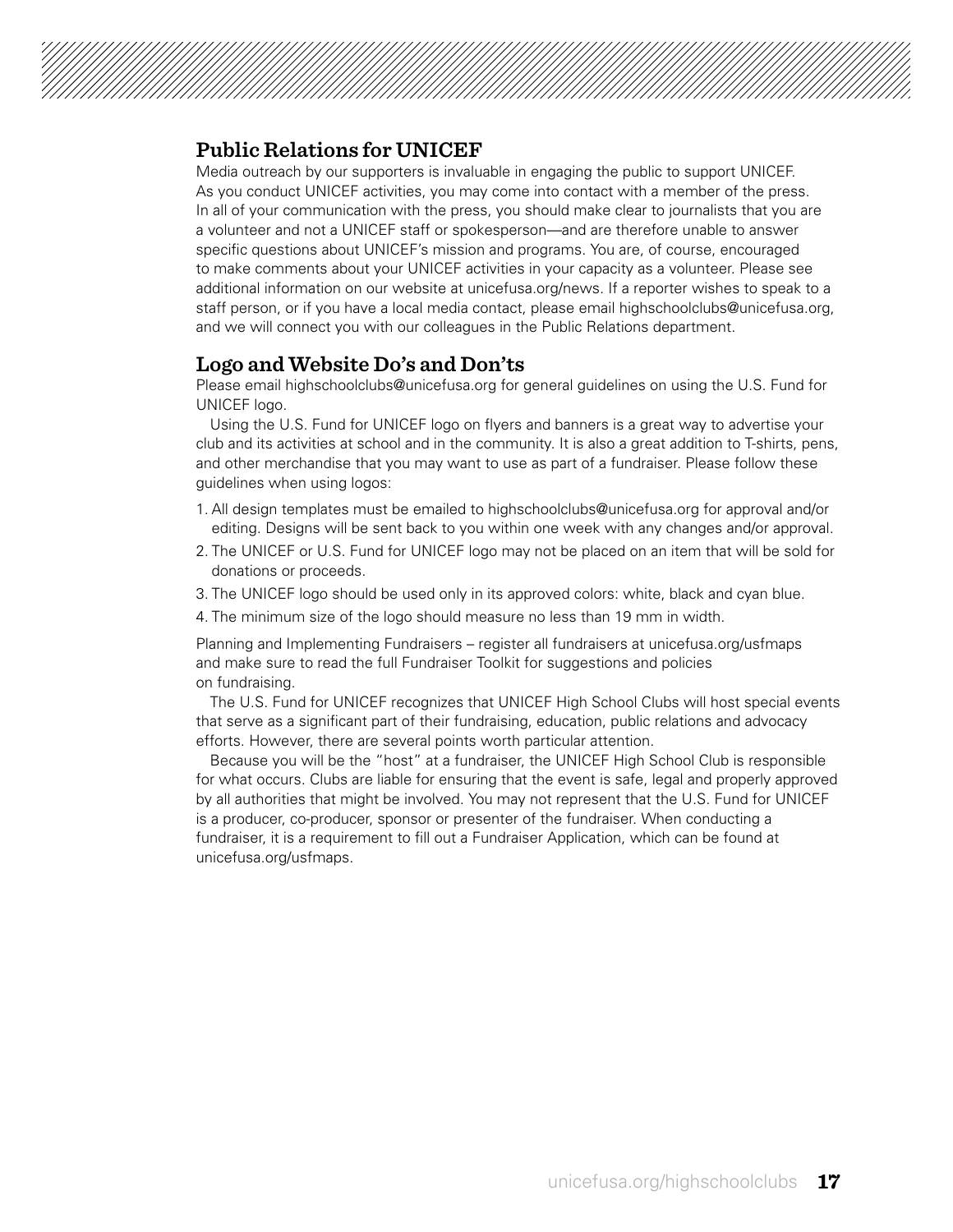### APPENDIX I: **UNICEF and the U.S. Fund for UNICEF**

#### **What Is UNICEF?**

UNICEF — the United Nations Children's Fund — was founded in 1946 to meet the emergency needs of children in war-torn Europe, China and the Middle East. Its mandate was extended in 1950 to address the problems of children in developing countries. UNICEF now works in more than 190 countries and territories throughout the world. It gives greater support to the least developed nations, with a particular emphasis on fighting major causes of death among children younger than 5. In 1965, UNICEF was awarded the Nobel Peace Prize. In 1990, UNICEF helped organize the World Summit for Children, at which 71 heads of state reached agreement on major child health and education goals.

UNICEF is an integral but semi-autonomous agency of the United Nations, with its own executive board. Its funding comes entirely from voluntary contributions. Its budget is not part of the assessed dues paid by member governments of the United Nations.



#### **What Is the U.S. Fund for UNICEF?**

Your UNICEF High School Club is affiliated with the U.S. Fund for UNICEF, and not UNICEF. The U.S. Fund for UNICEF works for the survival, protection, and development of children worldwide through fundraising, education and advocacy. The funds raised by your club go directly toward these projects and programs around the world. Created in 1947, the U.S. Fund is the oldest of national committees in industrialized countries that support UNICEF's mission. Since its creation, the U.S. Fund has provided UNICEF and various NGOs with \$4.4 billion in monetary funds and contributions-in-kind.

Headquartered in New York, the U.S. Fund for UNICEF has developed an extensive network of volunteers in cities around the country. Among its many national programs, the U.S. Fund creates and distributes educational materials for teachers and students. It advocates to help secure the U.S. Government's annual contribution to UNICEF. It also promotes the sale and distribution of UNICEF greeting cards, sponsors the Trick-or-Treat for UNICEF campaign and the UNICEF Tap Project and is host to the UNICEF High School Club program.

The U.S. Fund for UNICEF is a nonprofit organization incorporated in the State of New York and is tax-exempt under Section 501(c)(3) of the Internal Revenue Code. The U.S. Fund for UNICEF is governed by an independent, non-salaried board of directors.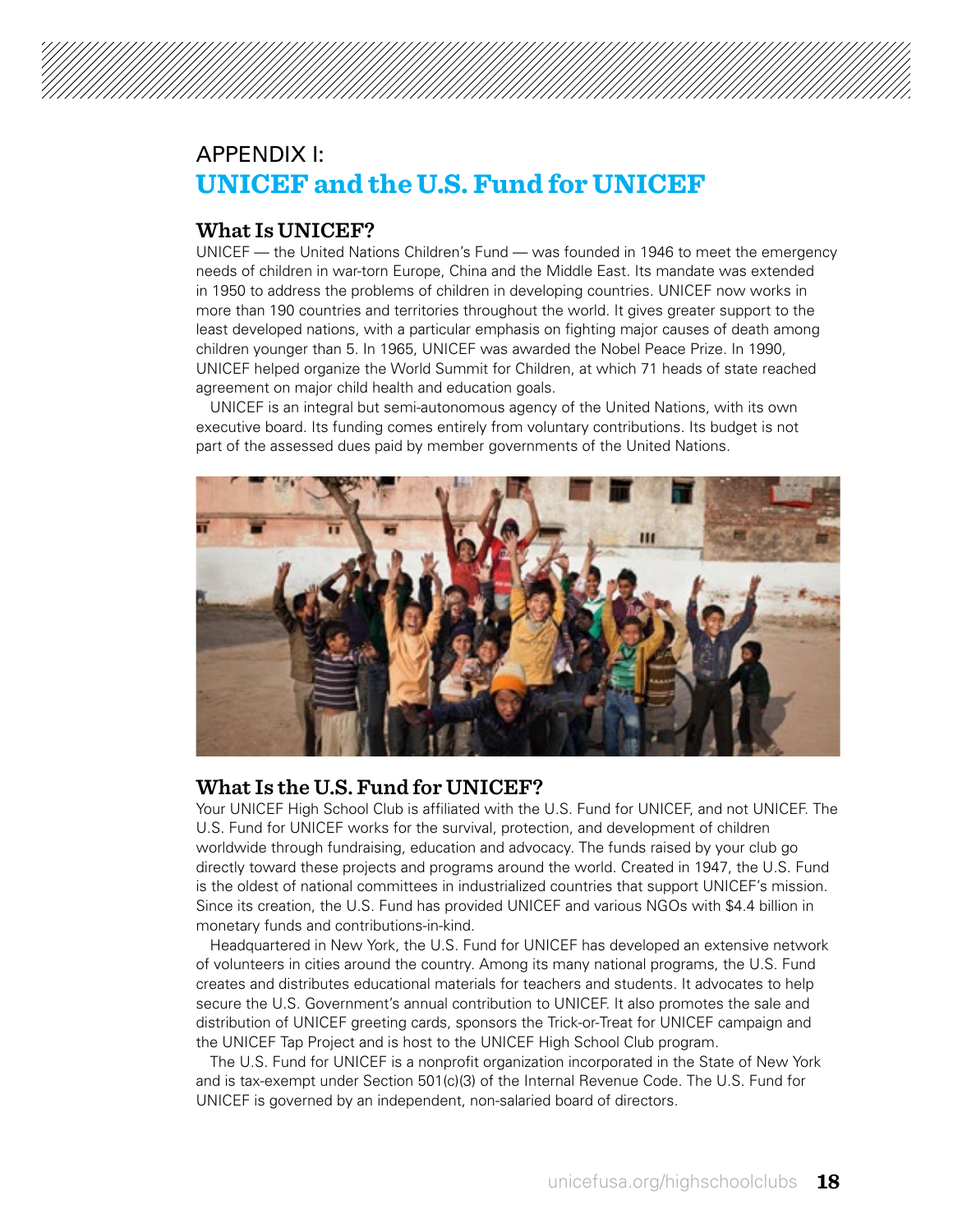### APPENDIX II: **Getting Organized**

#### **A. Sample Leadership Structure**

The following position descriptions are meant to be a template for UNICEF High School Clubs. Please add or amend these descriptions to reflect the leadership structure and duties of your club.

**President:** Is the presiding officer of the club, sets the agenda and plans for meetings and events. The president works with the advisor, the program manager of the UNICEF High School Club and other club officers to accomplish the goals of the UHSC.

**Vice president:** Assists the president in his or her duties and presides over the club in the absence of the president. Also is the chair of education and is responsible for setting up appropriate committees to deal with educational outreach.

**Treasurer:** Oversees all funds and transactions associated with the High School Club. The treasurer's duties include applying for funds from schools that offer assistance, developing an individual budget for each fundraising event, overseeing funds associated with the club and sending contributions to the U.S. Fund for UNICEF within 30 days of an event.

**Event planner:** Organizes all logistics and plans fundraisers and events. An event planning committee with other officers is a good idea for clubs that host many events and fundraisers.

**All members:** Should keep careful records of all activities and financial transactions that occur during their terms of service. These records are reported in the Reporting and Reflection Survey in May.

#### **B. Leadership Responsibilities**

U.S. Fund for UNICEF High School Club leadership responsibilities:

- **n** Plan and implement at least one education, advocacy and fundraising activity per year in your school and in your community on behalf of UNICEF.
- **D** Use the UNICEF High School Club Activity Calendar to guide the education and fundraising activities of your club.
- **n** Continue to increase the quality and professionalism of UNICEF High School Club activities to increase the effectiveness of the movement for child survival.
- **n** Promote membership management and leadership development by conducting effective recruitment campaigns each semester, organizing initial and ongoing membership development activities, fostering retention of members, building a strong committee leadership structure and ensuring an effective selection and transition of new leaders.
- Register your club as an official UNICEF High School Club by visiting [unicefusa.org/highschoolclubs](http://www.unicefusa.org/highschoolclubs) and selecting "Start a Club."
- **n** Ensure that all club members register with your official UNICEF High School Club by visiting [unicefusa.org/highschoolclubs,](http://www.unicefusa.org/highschoolclubs) finding your club on the Google map and then "joining" the club once on that page. Please note, you'll need to register at the UNICEF Action Center at [unicefusa.org/actioncenter](http://www.unicefusa.org/actioncenter) in order to access your club's page
- Complete the Online Reporting and Reflection Survey in May.
- **E** Educate yourself about current elements and activities in the movement for child survival by visiting the unicefusa.org/volunteer Field Notes blog often.
- $\blacksquare$  Maintain political impartiality on issues when representing UNICEF and, when asked, coordinate school involvement in UNICEF-sponsored public policy concerns.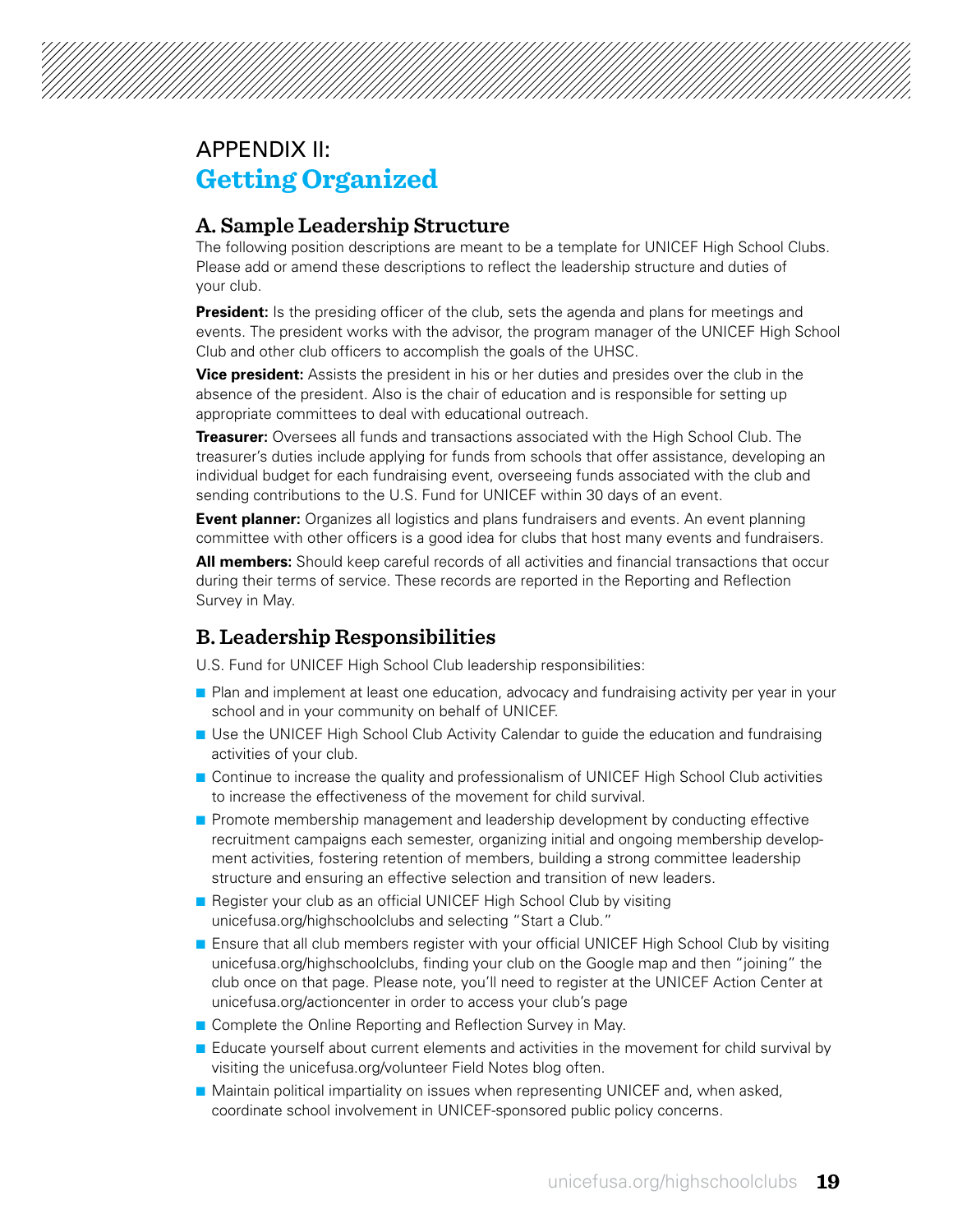

- **n** Maintain the UNICEF High School Club infrastructure by tracking finances and membership and ensuring the timely processing of donations.
- n Participate in the U.S. Fund for UNICEF national programs: Trick-or-Treat-for-UNICEF, UNICEF Tap Project and Live Below the Line.

Requirements:

- **n** Leadership terms should last at least one full academic year.
- **n** Individuals serving as UNICEF High School Club leaders should be prepared to commit to no less than 5 hours per week.
- **n** Leadership teams will host structured member meetings twice per month.
- **n** Leaders serve as the main contact for national priorities and initiatives and should feel comfortable understanding, adapting and implementing these initiatives locally.
- **n** On occasion, leaders may be asked to participate in local volunteer opportunities, site visits, trainings and other special events. While not mandatory, participation is highly encouraged for the enrichment of the leadership team and program.

#### **C. Member Responsibilities**

UNICEF High School Club membership responsibilities:

- **Help to plan and implement education, advocacy and fundraising activities at your school** and in your community on behalf of UNICEF.
- **n** Register as an official member with your UNICEF High School Club by visiting [unicefusa.org/](http://www.unicefusa.org/highschoolclubs) [highschoolclubs](http://www.unicefusa.org/highschoolclubs), finding your club on the Google map and then "joining" the club once on that page. Please note, you'll need to register at the UNICEF Action Center at [unicefusa.org/](http://www.unicefusa.org/actioncenter) [actioncenter](http://www.unicefusa.org/actioncenter) in order to access your club's page. Maintain political impartiality on issues when representing UNICEF and, when asked, participate in UNICEF-sponsored public policy concerns.
- **n** Attend and actively participate in weekly (or biweekly) membership meetings and, if applicable, participate in leadership committees.
- **n** On occasion, UNICEF High School Club members may be asked to participate in local volunteer opportunities, trainings and other special events.

Qualifications:

- **n** Members should be motivated to work for the survival, protection and development of the world's children.
- **n** Members should exhibit strong leadership skills or potential and should be able to take the initiative on a number of projects.
- **n** Excellent communication skills are a must. Individuals should feel comfortable speaking in front of a group of peers and possess skills in group facilitation.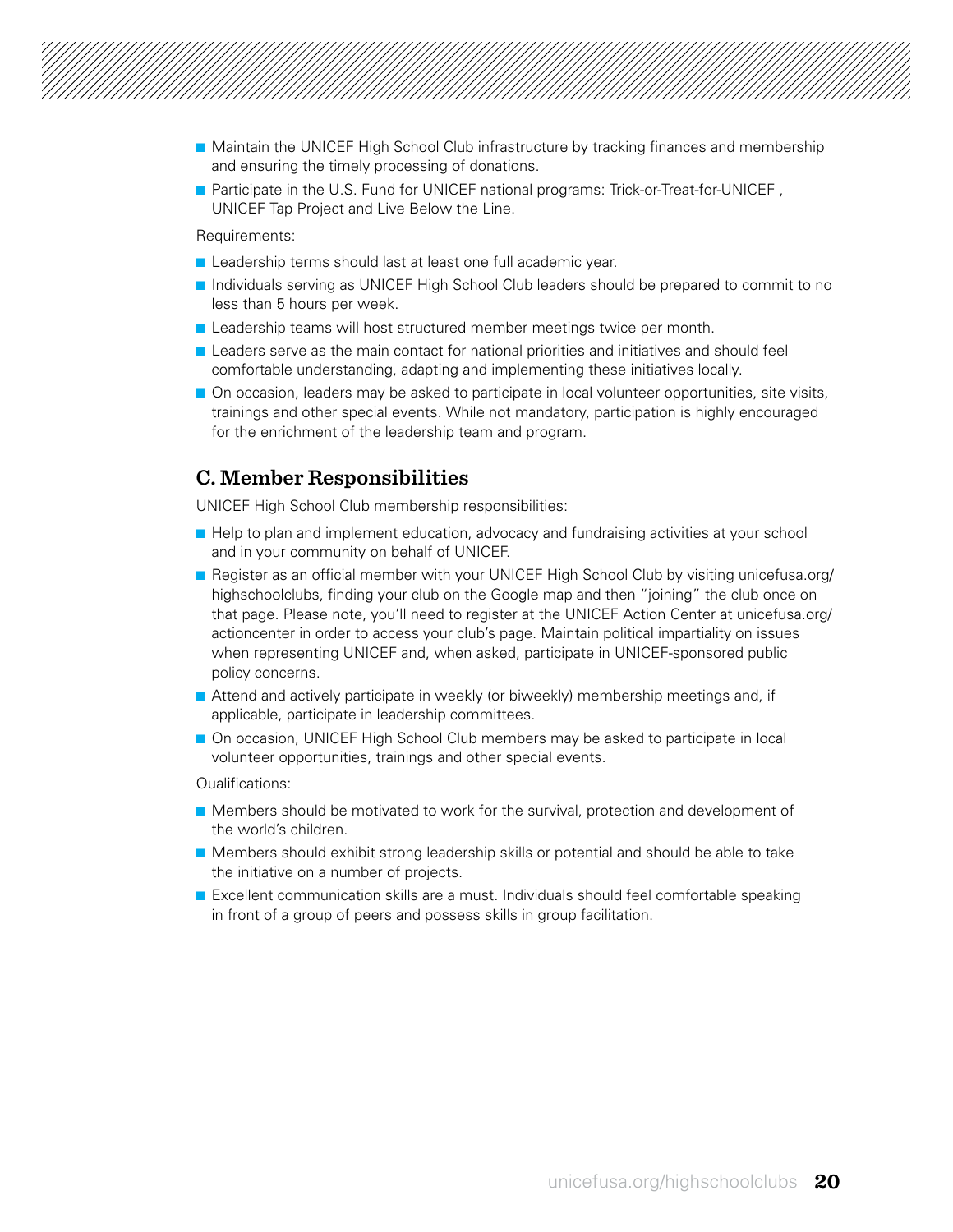#### **D. Sample UNICEF High School Club Advisor Description**

UNICEF High School Clubs are student-led organizations that educate, advocate and fundraise in the United States for the benefit of UNICEF.

One of the club requirements is to partner with an appropriate adult who will serve as the club's advisor. An advisor can be anyone employed by a sponsoring high school or a sponsoring civic organization. Or, he or she can be an informed member of the community. Advisors are essential to the success of the student groups, since they provide guidance, consistency and sustainability to the clubs.

It is important to remember that UNICEF High School Clubs are student-led organizations. The advisor should not serve as the primary contact or leader of the group. Rather, the advisor should serve as a mentor, coach or guide.

An advisor's role may be defined as follows:

- $\blacksquare$  Meets with student leaders on a monthly or at least regular basis.
- **n** Provides interpretation of any school or organizational policies.
- $\blacksquare$  Provides help with annual planning and goal setting.
- $\blacksquare$  Provides help with event planning.
- **n** Provides guidance and oversight of the annual leadership transition.
- $\blacksquare$  Provides help with access to school and community resources.



Each club should have one advisor but should encourage other faculty members, staffers and administrators to be involved with the UNICEF High School Club.

All members will be asked to register as volunteers at [unicefusa.org/actioncenter,](http://www.unicefusa.org/actioncenter) and we encourage advisors to register as well, to receive updates on our volunteer programs and be able to access the UNICEF High School Club materials. Further details regarding the club policies and procedures can be found after the login at [unicefusa.org/actioncenter](http://www.unicefusa.org/actioncenter), or email highschoolclubs@unicefusa.org.

Note for teachers: If you are interested in integrating UNICEF's work and global humanitarian issues into your classroom activities, visit teachunicef.org to view downloadable units, lesson plans and handouts.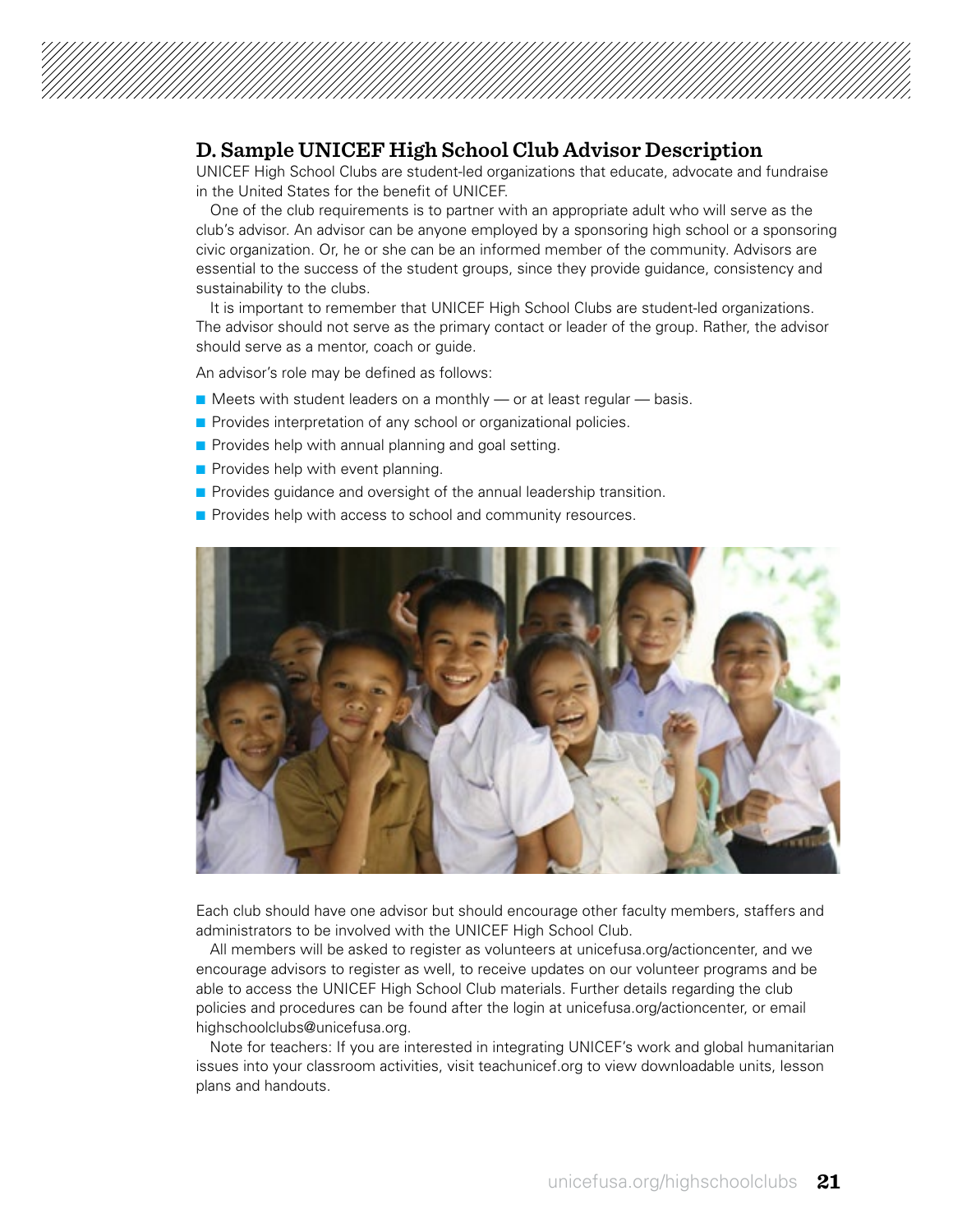# 

### APPENDIX III:

### **Forms**

### **A. Sample Budget**

| Description                                                                                      | <b>Budgeted</b> | Actual |
|--------------------------------------------------------------------------------------------------|-----------------|--------|
| <b>Income Items</b>                                                                              |                 |        |
| Ticket sales (number<br>of attendees multiplied by ticket price)                                 |                 |        |
| Donations                                                                                        |                 |        |
| Other                                                                                            |                 |        |
| <b>Income Total</b>                                                                              |                 |        |
| <b>Expense Items</b>                                                                             |                 |        |
| Logistics:                                                                                       |                 |        |
| Food                                                                                             |                 |        |
| Decorations                                                                                      |                 |        |
| Furniture rental                                                                                 |                 |        |
| Site rental                                                                                      |                 |        |
| AV equipment                                                                                     |                 |        |
| Advertising/press releases:                                                                      |                 |        |
| Copies and general reproduction<br>(flyers, invites)                                             |                 |        |
| Postage and delivery                                                                             |                 |        |
| Other:                                                                                           |                 |        |
| Supplies                                                                                         |                 |        |
| Gifts                                                                                            |                 |        |
| Professional fees (tech support,<br>movers, etc.)                                                |                 |        |
| Licenses and permits                                                                             |                 |        |
| Entertainment                                                                                    |                 |        |
| <b>Expense Total</b>                                                                             |                 |        |
| <b>Income Less Expenses</b><br>(please note, expenses should not<br>exceed 25% of income raised) |                 |        |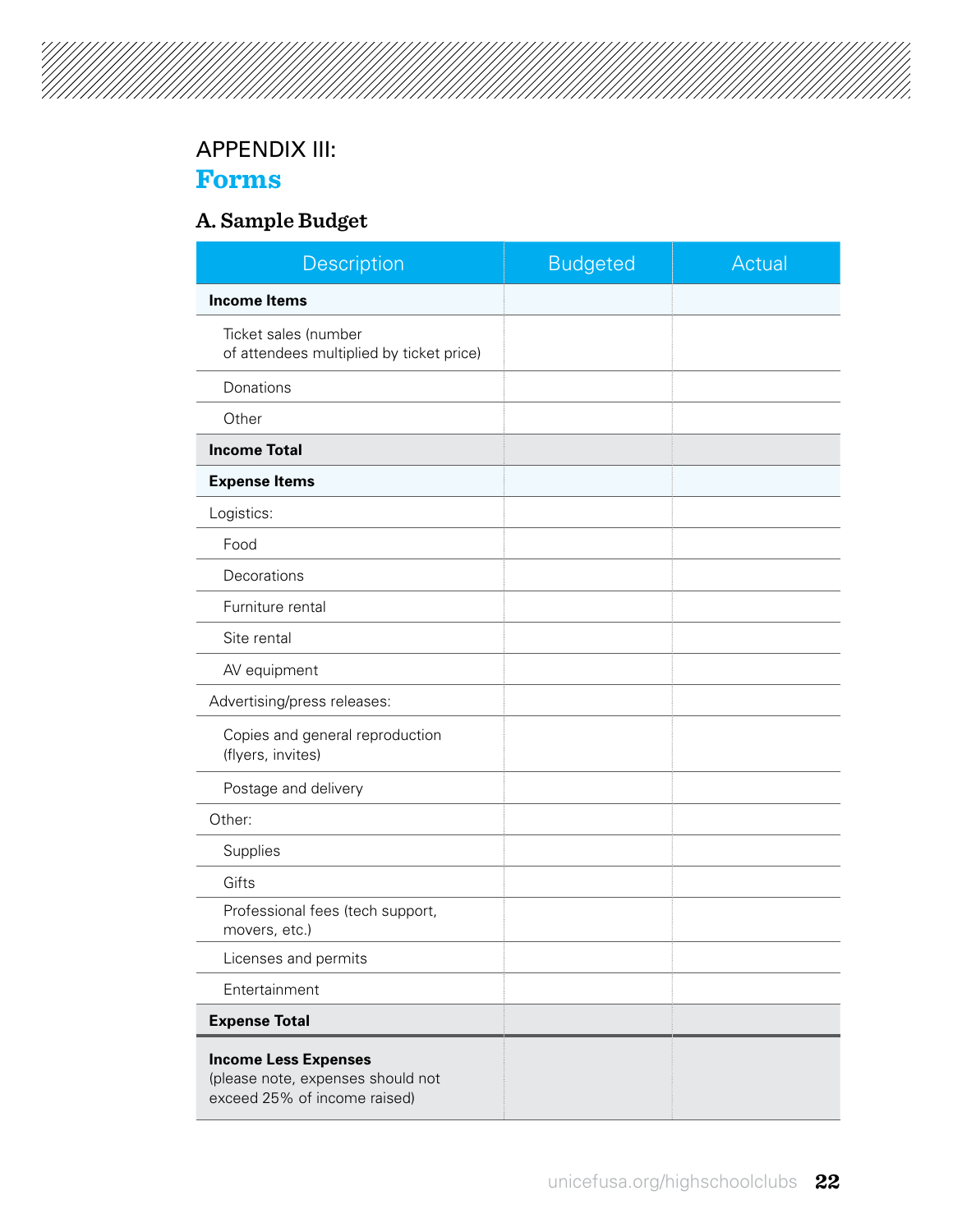

#### **B. Donation Form**

Please note: You may also transmit donations online at **[unicefusa.org/highschoolclubs](http://www.unicefusa.org/highschoolclubs)** by selecting "Donate."

- 1. Fill out this form **completely.** It should be the cover sheet for all of your collected donations.
- 2. Use **one** form per donor. If using multiple forms, contact details on each form must be identical, and pages must be numbered.
- 3. Attach checks and money orders made payable to the **U.S. Fund for UNICEF** and send to:

U.S. Fund for UNICEF Volunteer & Community Partnerships 125 Maiden Lane New York, NY 10038

#### Contact Details

### Donation Details (Please circle method of payment)

### Credit Card Details

| Type of Credit Card (please circle): VISA MASTERCARD AMEX Amount: \$ |  |  |
|----------------------------------------------------------------------|--|--|
|                                                                      |  |  |
|                                                                      |  |  |
|                                                                      |  |  |
|                                                                      |  |  |
| CM_XXXHSC14YXXXX                                                     |  |  |

Please email **highschoolclubs@unicefusa.org** or call **1.800.FOR.KIDS.**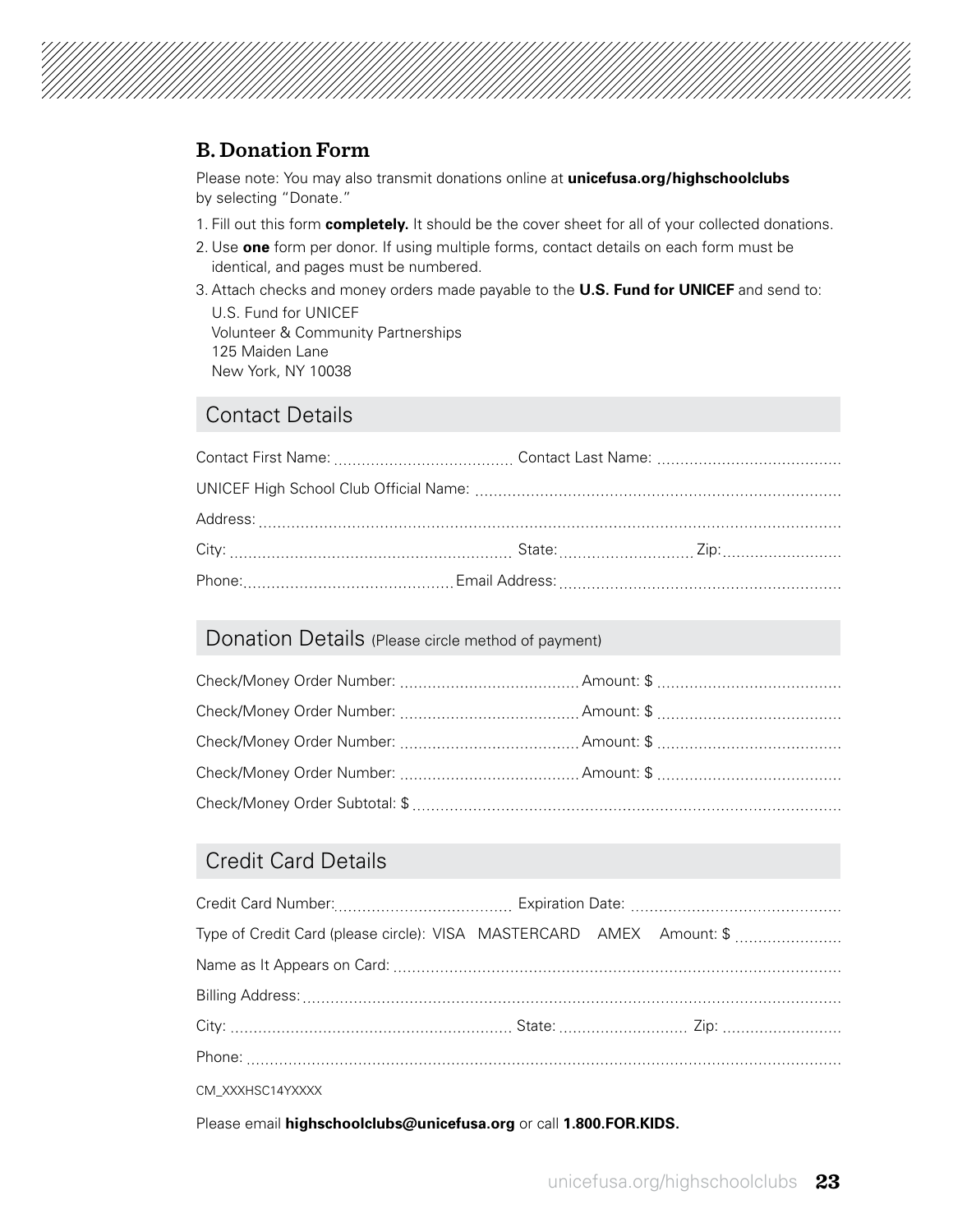

### **C. UNICEF High School Club Attendance Sheet**

| Those in Attendance: |  |
|----------------------|--|
|                      |  |
|                      |  |
|                      |  |
|                      |  |
|                      |  |
|                      |  |
|                      |  |
|                      |  |
|                      |  |
|                      |  |
|                      |  |
|                      |  |
|                      |  |
|                      |  |
|                      |  |
|                      |  |
|                      |  |
|                      |  |
|                      |  |
|                      |  |
|                      |  |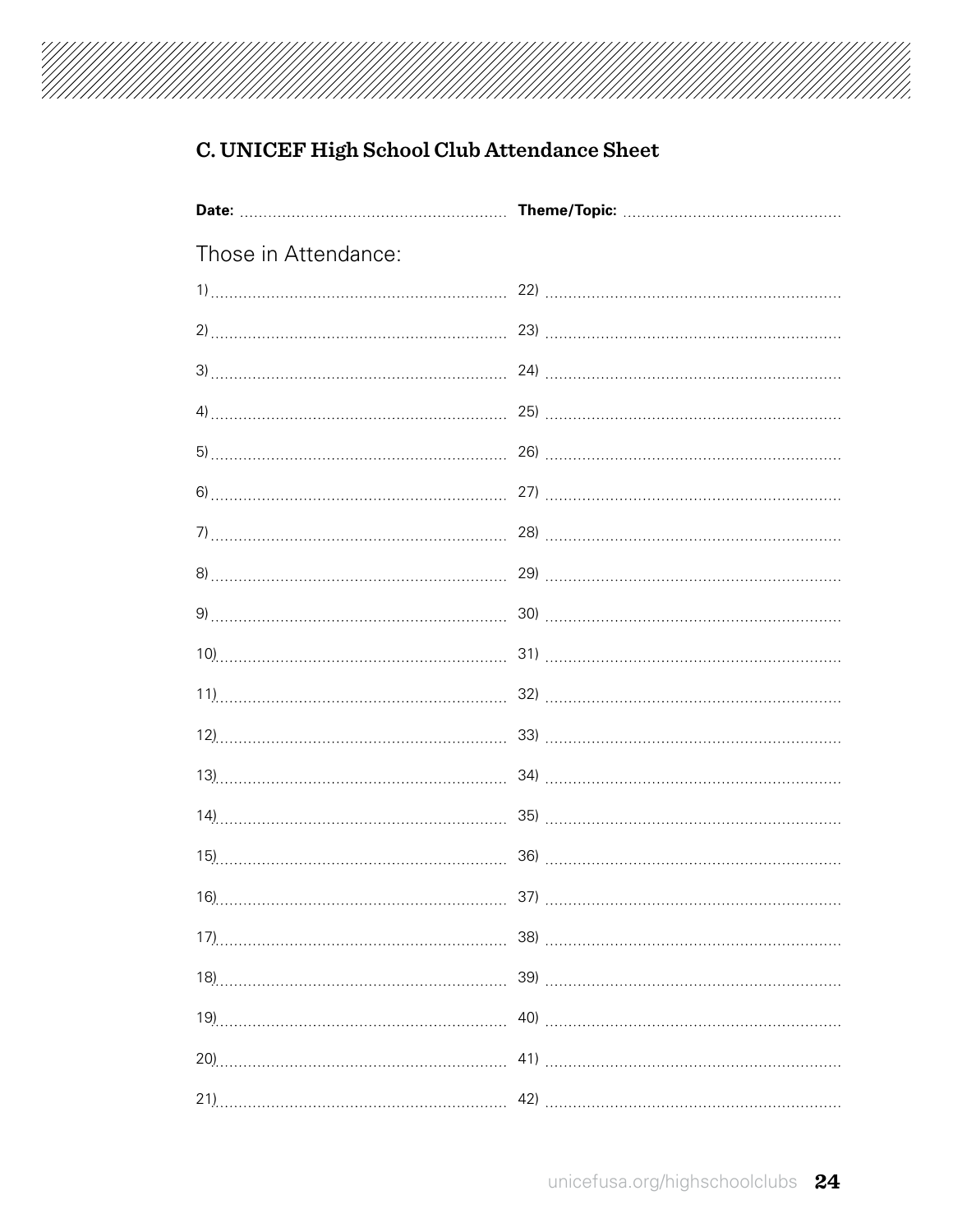### APPENDIX IV: **UNICEF High School Club FAQS**

#### **Who volunteers with UNICEF? Is there an age requirement to volunteer?**

U.S. Fund for UNICEF volunteers are an integral part of a vast network of individuals across the United States who have increased awareness of issues of child survival, advocated on behalf of UNICEF, and raised funds to support the organization's work for almost 70 years. Our volunteers are racially and ethnically diverse, of both genders, and all ages.

While we welcome volunteers of all ages, we ask that volunteers under the age of 13 be supervised by an adult, such as a guardian, teacher or club advisor. Only individuals who are 13 years of age or older can register online as volunteers.

#### **Are there special student or youth volunteer programs?**

There are many UNICEF activities for students and youth. We invite youth over the age of 13 to register online at unicefusa.org/actioncenter. Once registered, you'll have access to lots of special resources, be able to communicate with other volunteers who are working to make a difference and receive the latest information about UNICEF's programs and volunteer opportunities.



#### **Are internships available?**

Yes. However, interns must be enrolled in either a bachelor's or a graduate program to be eligible, but participation in a UNICEF High School Club would be a wonderful addition to your college application. A limited number of internships are available at our New York City National Headquarters, and preference is given to candidates with prior UNICEF High School Club and Campus Club Initiative experience. The U.S. Fund for UNICEF does not have overseas internships. Placement is subject to the needs of the organization and the skills and interests of the intern. Interns help in a variety of activities.

including research, analysis, marketing and communications. Interns also assist in general office support and special projects.

Internship applications are accepted year round. To be considered for intern opportunities, email a letter of interest and resume to hr@unicefusa.org with highschoolclubs@unicefusa.org cc'd. Be sure to indicate the time frame in which you are available.

At this time, the U.S. Fund for UNICEF does not provide financial support for interns. All successful applicants are expected to make their own arrangements for travel, lodging and living expenses during the internship period.

#### **What hours can I expect to volunteer?**

You may volunteer as many hours as you would like. Most UNICEF High School Club volunteer members spend 5 to 10 hours a month on UNICEF volunteer activities. Please keep in mind your availability when choosing a volunteer activity to participate in. Some activities require more time than others.